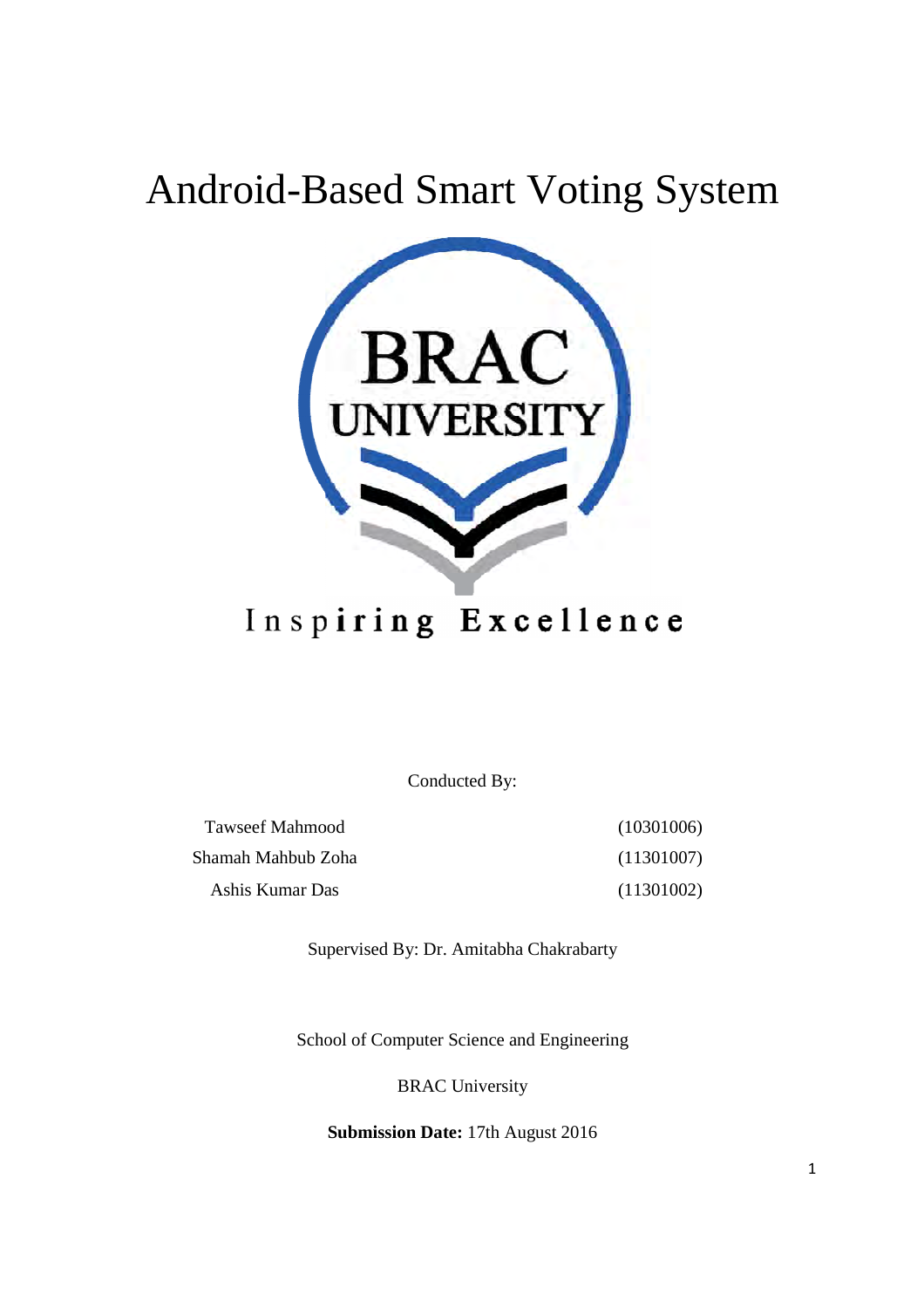# Declaration

This is to certify that this final thesis report is submitted by the authors for the purpose of obtaining the degree of Bachelor of Science in Computer Science, and the degree of Bachelor of Engineering in Computer Science and Engineering. We hereby declare that all the instances of work presented in this thesis are original and inspirations for the work that we have made use of have been duly accredited with proper referencing.

\_\_\_\_\_\_\_\_\_\_\_\_\_\_\_\_\_\_\_\_\_\_ \_\_\_\_\_\_\_\_\_\_\_\_\_\_\_\_\_\_\_

 $\overline{\phantom{a}}$  , and the contract of the contract of the contract of the contract of the contract of the contract of the contract of the contract of the contract of the contract of the contract of the contract of the contrac

 $\overline{\phantom{a}}$  , and the contract of the contract of the contract of the contract of the contract of the contract of the contract of the contract of the contract of the contract of the contract of the contract of the contrac

Signature of Supervisor Signature of Authors

Dr. Amitabha Chakrabarty Tawseef Mahmood

Shamah Mahbub Zoha

Ashis Kumar Das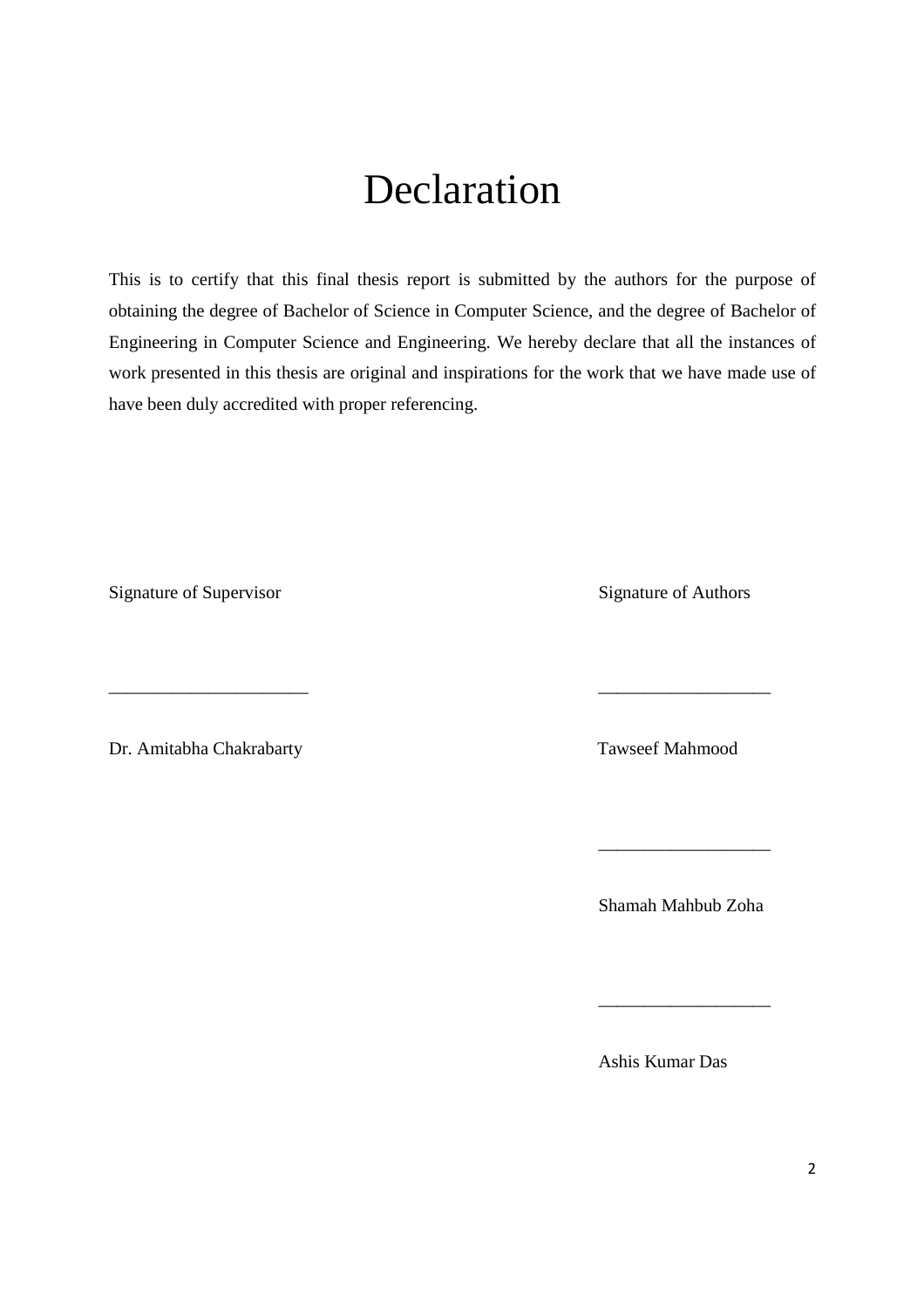# Acknowledgements

We would like to express our heartfelt gratitude to our supervisor, Dr. Amitabha Chakrabarty, Assistant Professor of the School of Computer Science and Engineering of BRAC University, for laying the foundation for our thesis concept and providing his valuable insight and guidance at each and every step of the development process.

Additionally, we would like to thank Dr. Md. Khalilur Rahman, Arafa. Mohd. Anis, Hamidur Rahman, Jennifer Sherry Alam, Sohel Islam Nabil and Syed Mahmud Hasan for their work on Electronic Voting Machines, which served as a starting point and major reference source for our thesis. We extend this appreciation towards authors from various other sources who have provided all the relevant information in their work that has made the completion of this thesis possible.

Furthermore, we would like to thank our family and friends for their continued support and encouragement throughout. Without them, this would not have been made possible, as they have helped push us further and further to reach our desired destination.

Last, but not least, we would like to thank our peers who have lent their support, advice and much appreciated words of encouragement. Their valuable input and suggestions with respect to our thesis is thoroughly appreciated.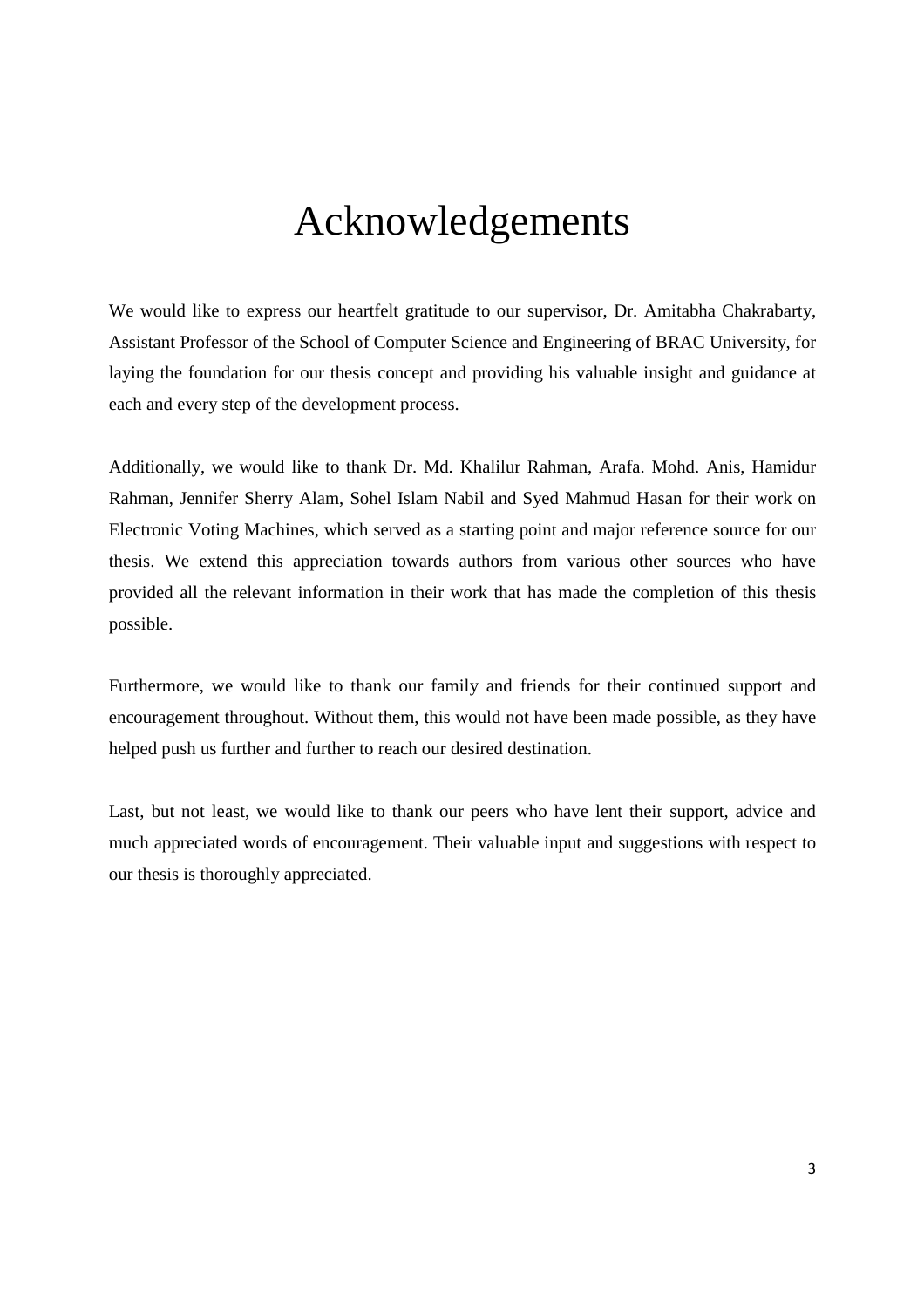# Abstract

The process of efficient voting is a vital component in the proper functioning of our increasinglymodernized society. The traditional way of conducting a voting process is not only timeconsuming, but also prone to security issues and election rigging, as well as being outdated and wasteful. For this purpose, Electronic Voting Machine or EVM was introduced which addressed some of the issues while having limitations of its own, such as its scope of application and its inherent limitation of being a mere electronic device, prone to malfunction and other mechanical issues[1]. Hence, there is a need for a system that would build upon that concept as well as being more compact, elegant and cost-effective, while at the same time capable of catering to a broader range of populace, all at the same time maintaining fairness and impartiality throughout. The Android-Based Smart Voting System that we propose will simplify the voting process by considerably reducing the steps for voting and increasing overall throughput, keeping interaction between voters and the system easy and understandable, as well as eliminating unnecessary and costly hardware that have no overall impact on the final outcome, thus providing for a smarter and more feasible solution.

*Index Terms — Fingerprint, Biometric template, Device Driver, Microcontroller, Arduino, Android Smart Phone, Database, Security, Scanner, Thermal Printer.*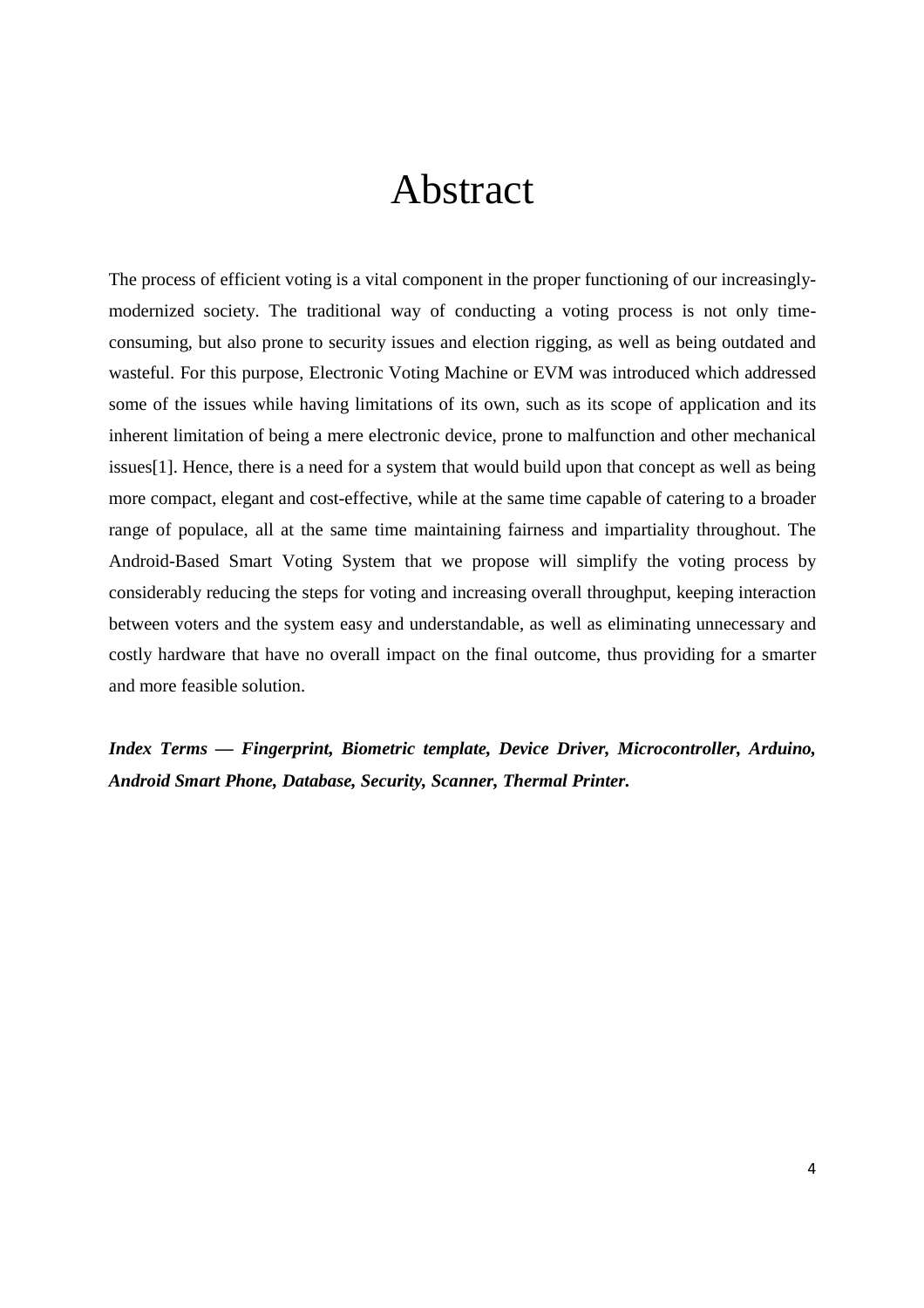# **Table of Contents**

| <b>Title Name</b> | Page No. |
|-------------------|----------|
|                   |          |
|                   |          |
|                   |          |
|                   |          |
| 1.1               |          |
| 1.2               |          |
| Chapter 2         |          |
| 2.1               |          |
| 2.2               |          |
| Chapter 3         |          |
| 3.1               |          |
| 3.2               |          |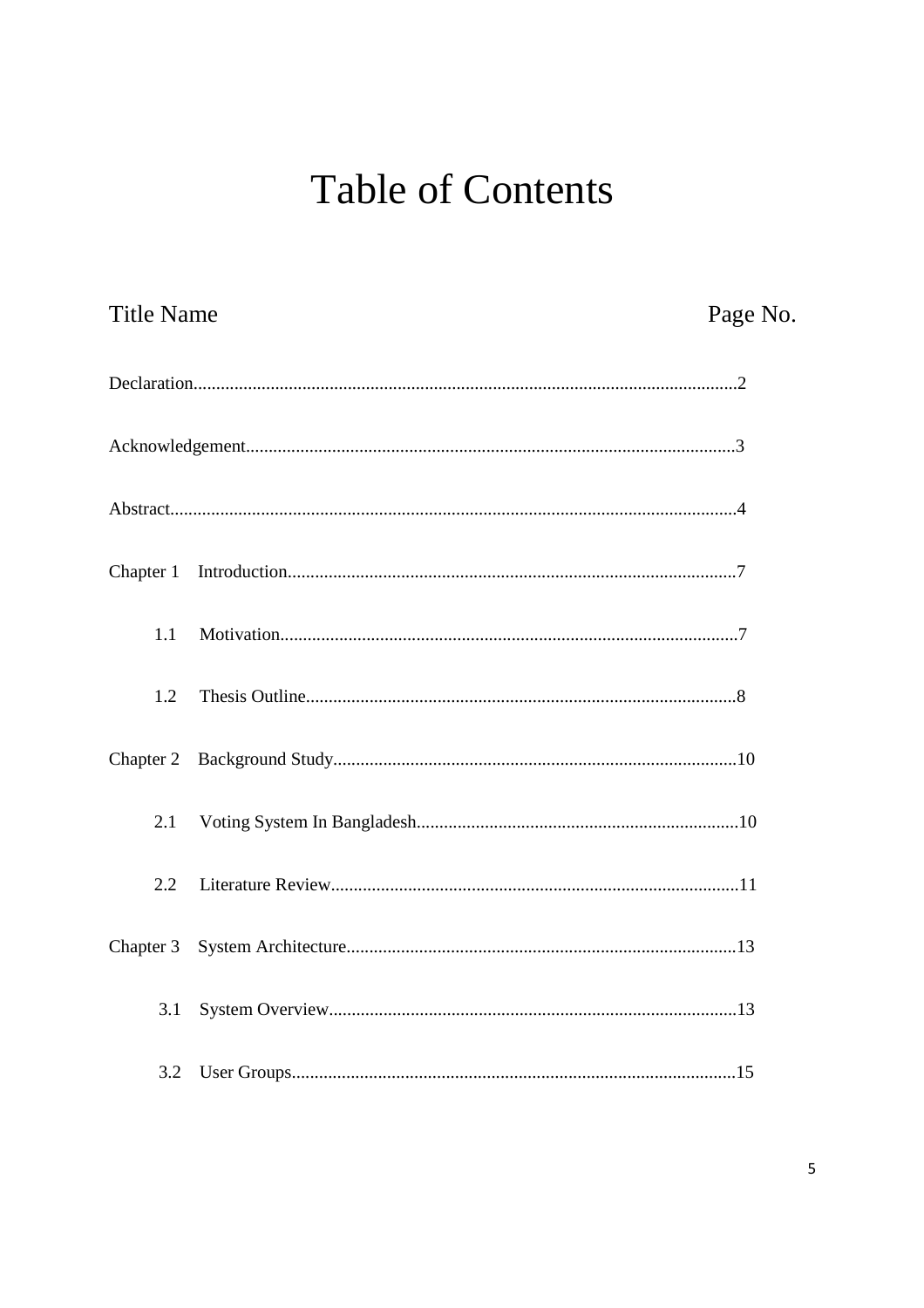| 3.3       |                                                       |  |
|-----------|-------------------------------------------------------|--|
|           |                                                       |  |
| 4.1       |                                                       |  |
| 4.2       |                                                       |  |
| 4.3       |                                                       |  |
| 4.4       |                                                       |  |
| 4.5       | Image Pre-processing and Printing Candidate Symbols26 |  |
| 4.6       |                                                       |  |
| Chapter 5 |                                                       |  |
| 5.1       |                                                       |  |
| 5.2       |                                                       |  |
|           |                                                       |  |
| 6.1       |                                                       |  |
| 6.2       |                                                       |  |
| 6.3       |                                                       |  |
|           |                                                       |  |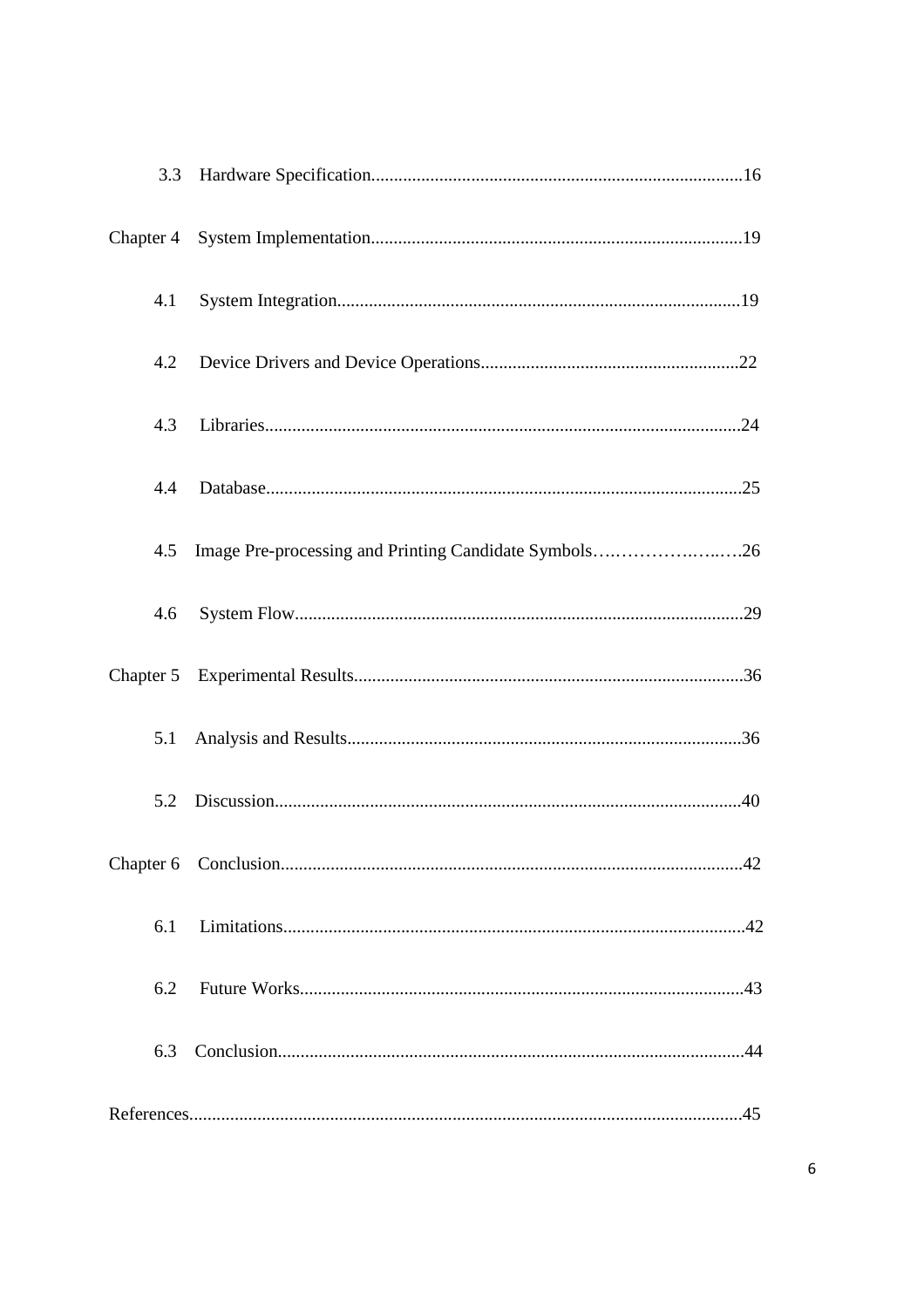## CHAPTER 1 **Introduction**

The process of electing a leader who will be responsible for carrying out the will of the normal populace is one of the most crucial and fundamental elements that comprises a democratic society[2]. Voting is an exercise of power and sovereignty; a powerful tool to show not only approval, but also displeasure if needed and firmly establishes the control of fate in the hands of its people. As societies progress, new complexities arise which make conventional methods of voting more and more difficult. Relying on physical ballots alone is no longer an option[3]. As a result, there has been a gradual shift towards electronic methods in conjunction with traditional, physical methods to preserve the legitimacy and integrity of the voting process, similar to the approach adopted by India[4]. Additionally, there has always remained dispute concerning the voting process and the outcomes derived from it throughout recorded history. There is a distinct lack of trust permeating throughout. Some issues have been addressed over time, but there has never been a completely sound approach that would win back the lost trust among the voters. Therefore, it has become more important than ever to devise a system that would make the process of voting stripped to the bare essentials while still remaining robust and fail safe.

### **1.1 Motivation**

The last major election that was hosted in Bangladesh occurred in 2014, with 47,262,168 votes being cast from a total of 92,007,113 registered voters, an astronomical amount which represented a significant obstacle in ensuring efficiency and complete impartiality, as the population growth continues to increase exponentially[5].

With such an upsurge in population increase, the next elections in the country will become progressively challenging, as newer and newer voters are introduced and keeping track of each and every vote becomes more time consuming and inefficient. As such, credibility and integrity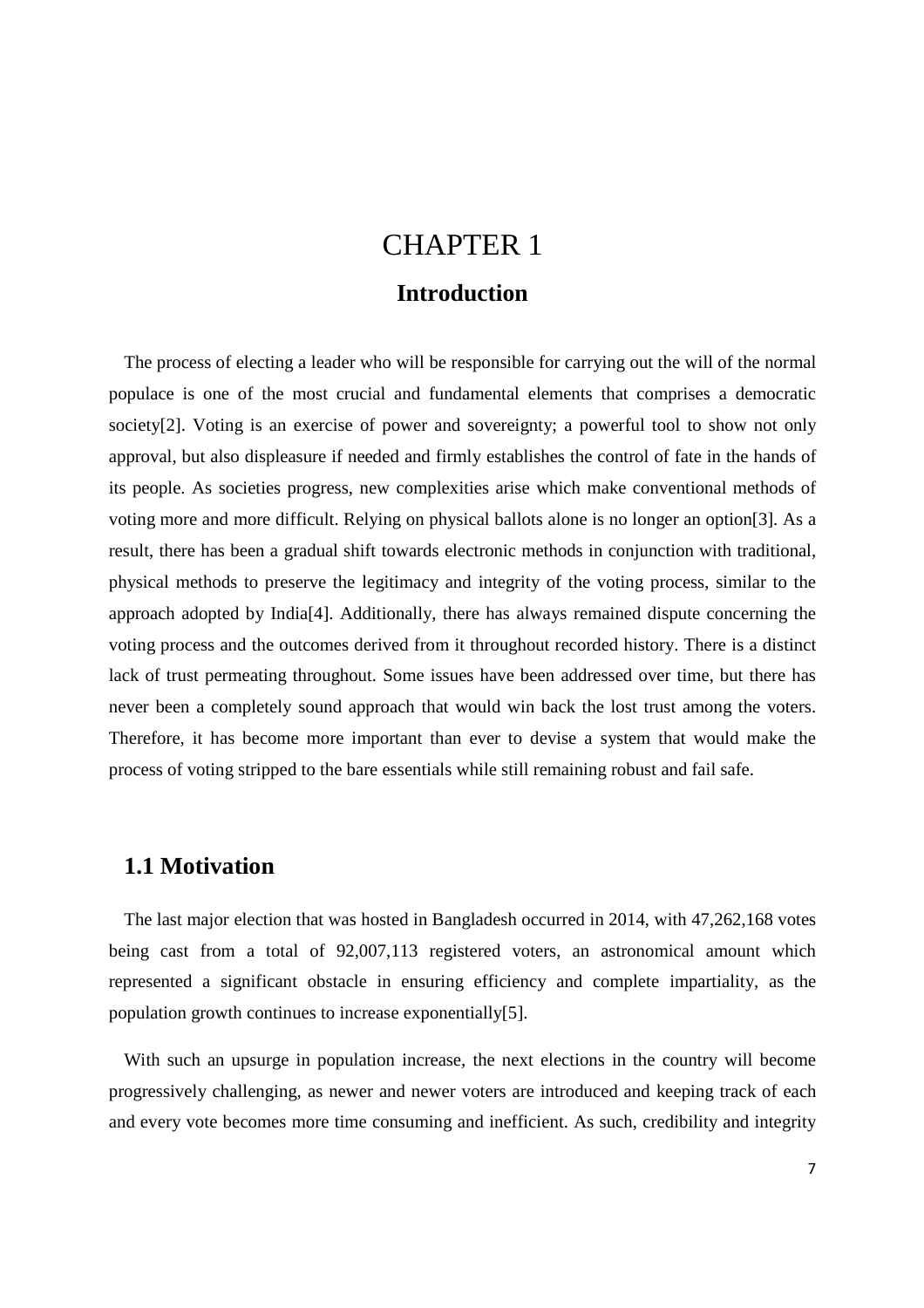of the whole political landscape may be affected, as questions regarding the practicality of traditional methods and vote manipulation methods pop up. As a result, the Smart Voting Machine or SVM has been conceived that will take on this enormous challenge and deliver the desired results, while ensuring maximum security and maintaining the upmost credibility.

### **1.2 Thesis Outline**

The outline for our thesis is as follows:

- Chapter 1; the introduction of the thesis, the motivation behind creating this system to address immediate limitations on currently existing systems, as well as the organization of our thesis work.
- Chapter 2; this contains the background study done for the thesis, which includes current election practices that is relevant in our society. The chapter also includes the literature review that sheds light into the purposes of making this system using information from all the current, relevant work as a reference point.
- Chapter 3; presents an overview of the system, a bird's eye view on how the system works. It also includes details on the user types expected to use, maintain or interact with this system in any shape or form, as well as the devices that are needed in order to conduct the process and consequently ensure the successful completion of voting. The final integration of all the different components to produce a single, cohesive voting unit is also highlighted.
- Chapter 4; provides a detailed description of the actual implementation of the system developed, including all the structural and functional details of how voting is achieved, including libraries, device drivers, database and flow of information through the application.
- Chapter 5; asserts the analysis and findings of the experimental results derived from the system. It also provides an insight as to what challenges, obstacles and difficulties were challenged, as well as the technical and ethical considerations that were taken.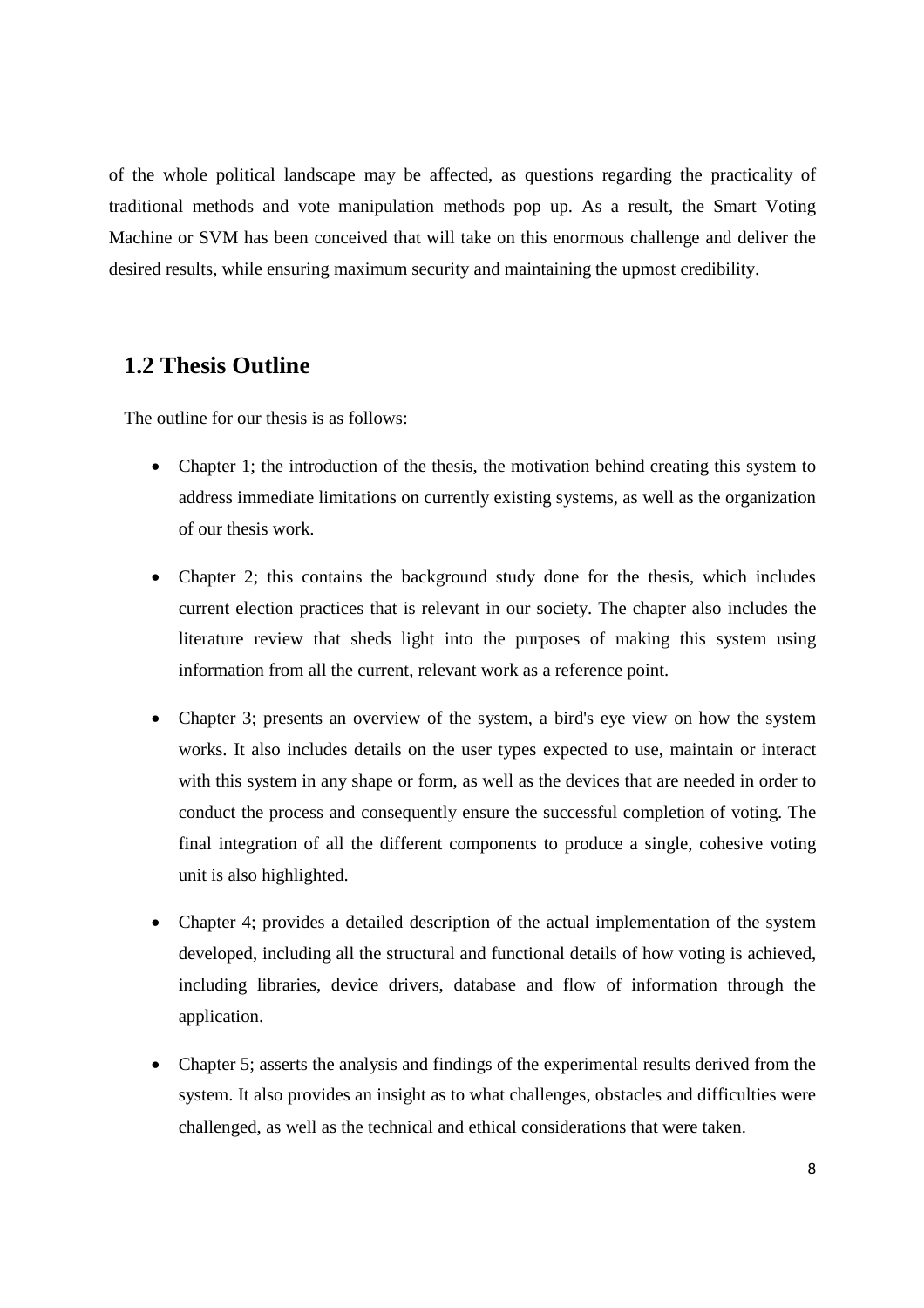- Chapter 6; highlights the system limitations owing to practical circumstances, the work that can be done in the future to address some or all of these limitations, as well as newer features that can be implemented, and the concluding remarks on our final system and how it can revolutionize the way voting is approached in this country or anywhere in the world.
- References are provided at the end of the report for easy access to important terms, and for ease of comprehension on all the relevant information regarding our Smart Voting System.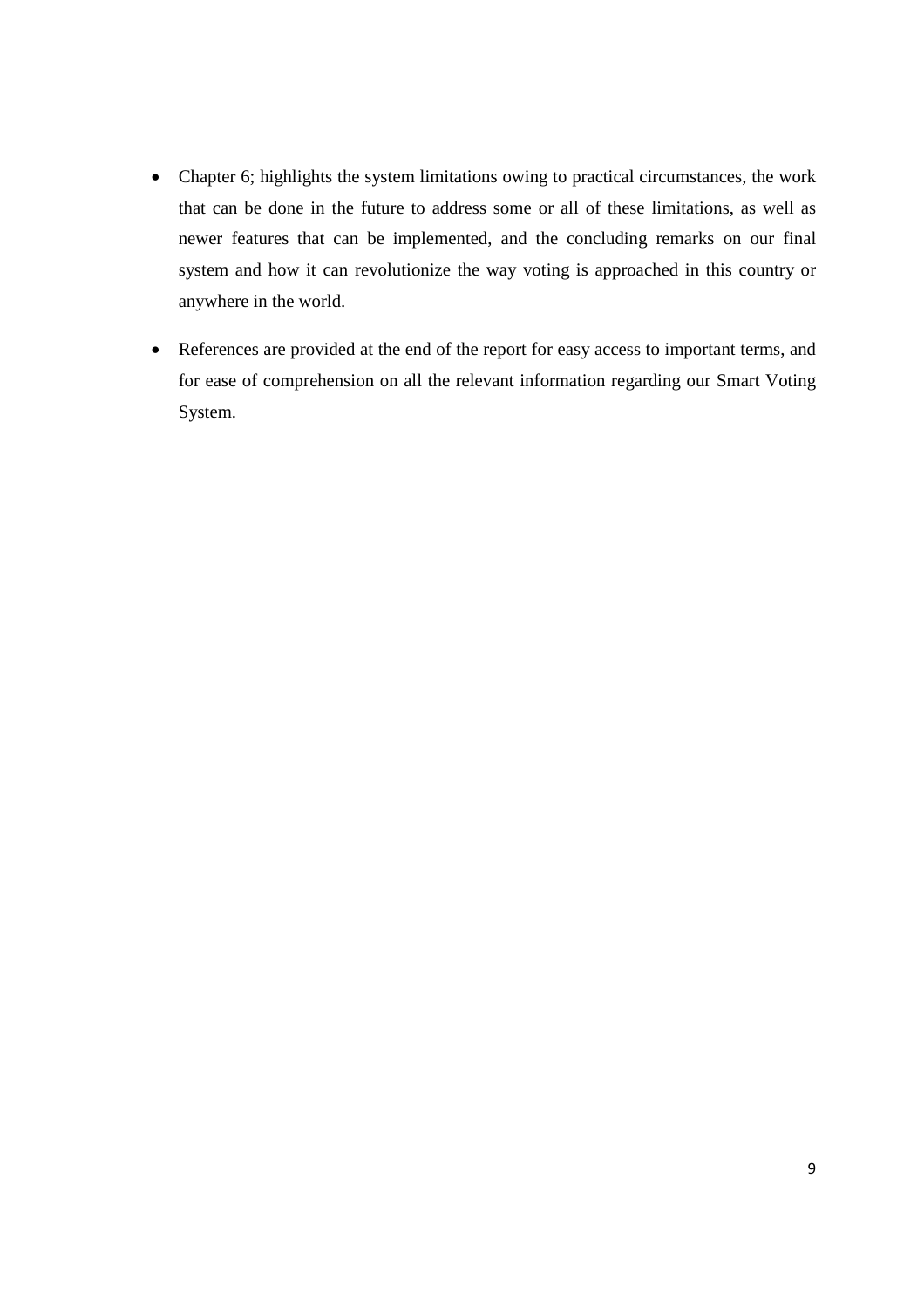## CHAPTER 2

## **Background of Study**

The introduction of Electronic Voting Machines have brought with them a whole range of solutions but, at the same time, a whole different set of problems that need to be addressed in order for it to be considered a resounding success. The purpose of this background study into what limitations the currently available systems possess is a point of interest for the purpose of our Smart Voting System, as we intend to minimize as much issues and concerns plaguing current systems as plausible, so that the process of voting is as smooth, quick, effective and reliable to conduct as possible.

### **2.1 Voting System in Bangladesh**

The current practices of voting found in Bangladesh consists of multi-faceted and arduous tasks that involves manual collection of information with the help of government officials, who receive information concerning eligible voters and then compile a complete list of potential voters and their individual information. The list is then used by polling agents in the booth when voters come to vote, the information on their National ID is checked against the given information in the list and, if everything matches, they are allowed to proceed with the voting process. More recently, there has been a shift towards smart national ID cards, which are more durable than the traditional paper-based version of the IDs that we use today[6]. The information on the ID card is collected and warehoused in a centralized voter database. This move towards technological dependence is being made to address certain issues that pertain to the current practice, such as the legal loophole of a voter being able to cast their votes on different polling booths, provided they've not cast their vote in any of those booths previously, to name one instance. Further issues include fraudulence and vote tampering that comes along with physical balloting[7]. It is fairly predictable that voting, as we now know it, will continue to change, and lean more and more towards electronic and digital methods. As such, a complete system that addresses the inherent issues of the current implementations need to be addressed for large-scale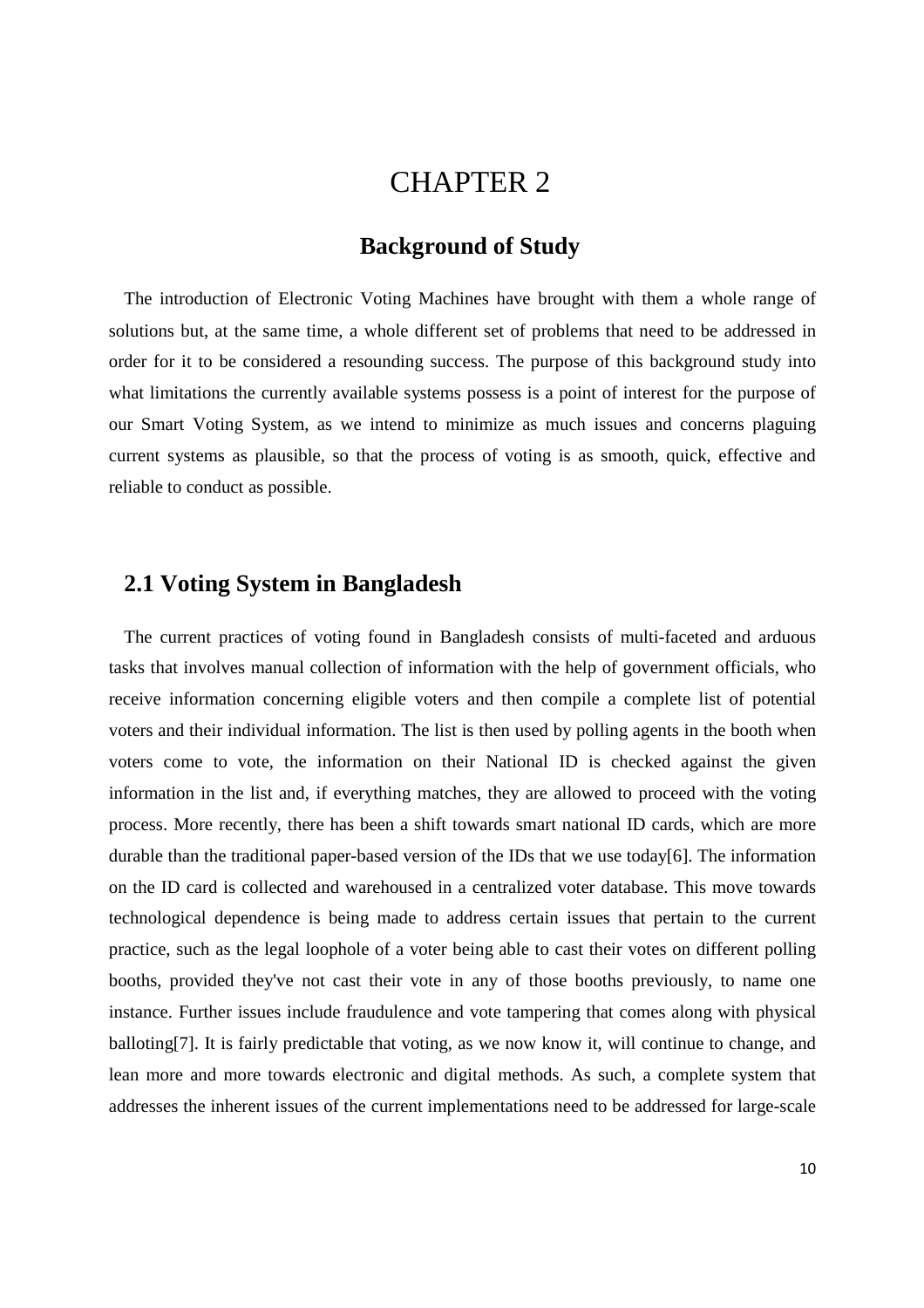deployment in this country without any hindrances that will smoothly handle the ever increasing population count, and as the number of registered voters continue to rise as a result of education being more and more accessible to the majority of people.

### **2.2 Literature Review**

Throughout the course of history, continuous changes have been made in the voting procedures, as progressing knowledge has made room for more sophistication, with which came along a number of accompanying complexities, arising with time. From simplistic, hand-written ballot papers from ancient times to the more recent manual system of having a selection of candidates available on the ballot paper, from where the voters chose their selected candidate using physical markers such as fingerprint stamps, or writing down their choice using pens, voting has evolved a long way, and still continues to do so.

As is to be expected, such systems are not without its drawbacks. For one, it is an increasingly laborious and time consuming process, subject to human errors and also a source of perpetual, undesirable monotony when it comes to sorting and keeping count manually, from ballot to ballot. In addition, it suffers from the obvious threat of malicious intentions, as it is very easy to manipulate vote counts by adding or removing ballots, or removing and re-applying marks that can be easily smudged, such as fingerprint stamp pads.

With the advent of technology, Electronic Voting Machines came into the foray of the voting scenario. Usage of these machines eliminated the use of physical means of putting votes, which were also noted to be less prone to manual manipulation (as the marks produced by these machines weren't easily removable), and also facilitated voting efficiency by minimizing time and energy lost undergoing rigorous, physical voting procedures.

However, these machines had their own set of inherited flaws. Firstly, like all machines, they are prone to malfunction, and it is costlier to maintain and make use of these machines on a continuous basis. Additionally, these machines couldn't address the issue of rigging[8], and there have indeed been instances of such an occurrence happening, such as the controversy surrounding the 2004 US National Election[9].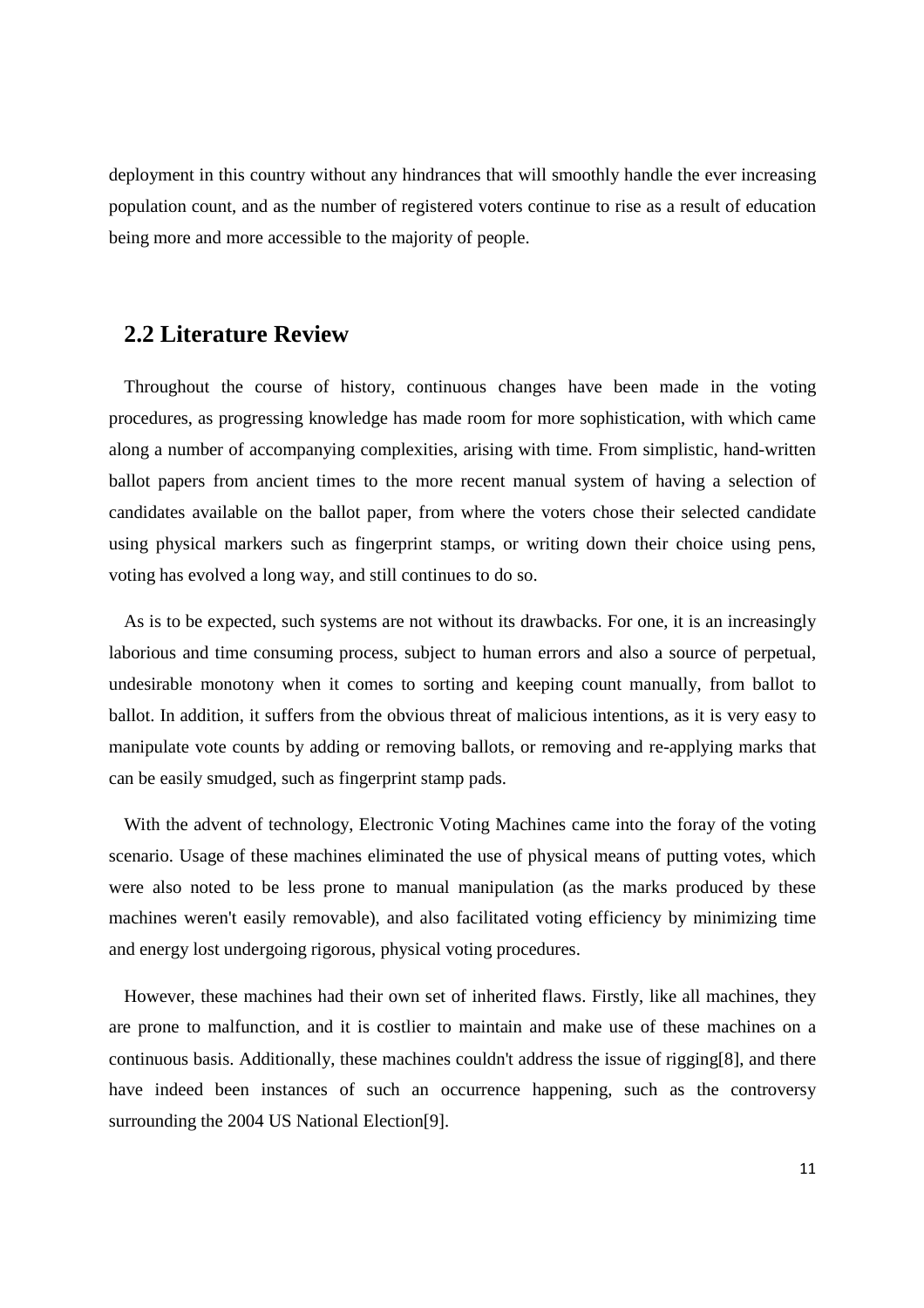Our proposed Smart Voting System is the next step in the logical progression in the evolution of the voting process. It addresses most of the concerns of both physical and electronic means of voting. Just like its electronic counterparts, the Smart Voting System is mostly reliant on technology and therefore much faster than any conventional, physical form and is also more accurate, effective, efficient and fast. It does not suffer from the disadvantage of higher costs or limitations with respect to hardware, as is seen in some machine-based systems where there is a limit as to how many voters can be registered per machine. It uses minimal hardware, meaning it has much less maintenance issues and costs, and at the same time, it operates on scaled-down, optimized data that does not put a burden on the system. Security regarding the system is also full proof and it is much less prone to vote manipulation when put in conjunction with conventional voting ethics. Overall, it can be fairly assumed that this system is the archetype of what the next step in the voting process is going to be, and will be lauded as a technological and revolutionary landmark that safeguarded the integrity and values of a democratic society in its purest form.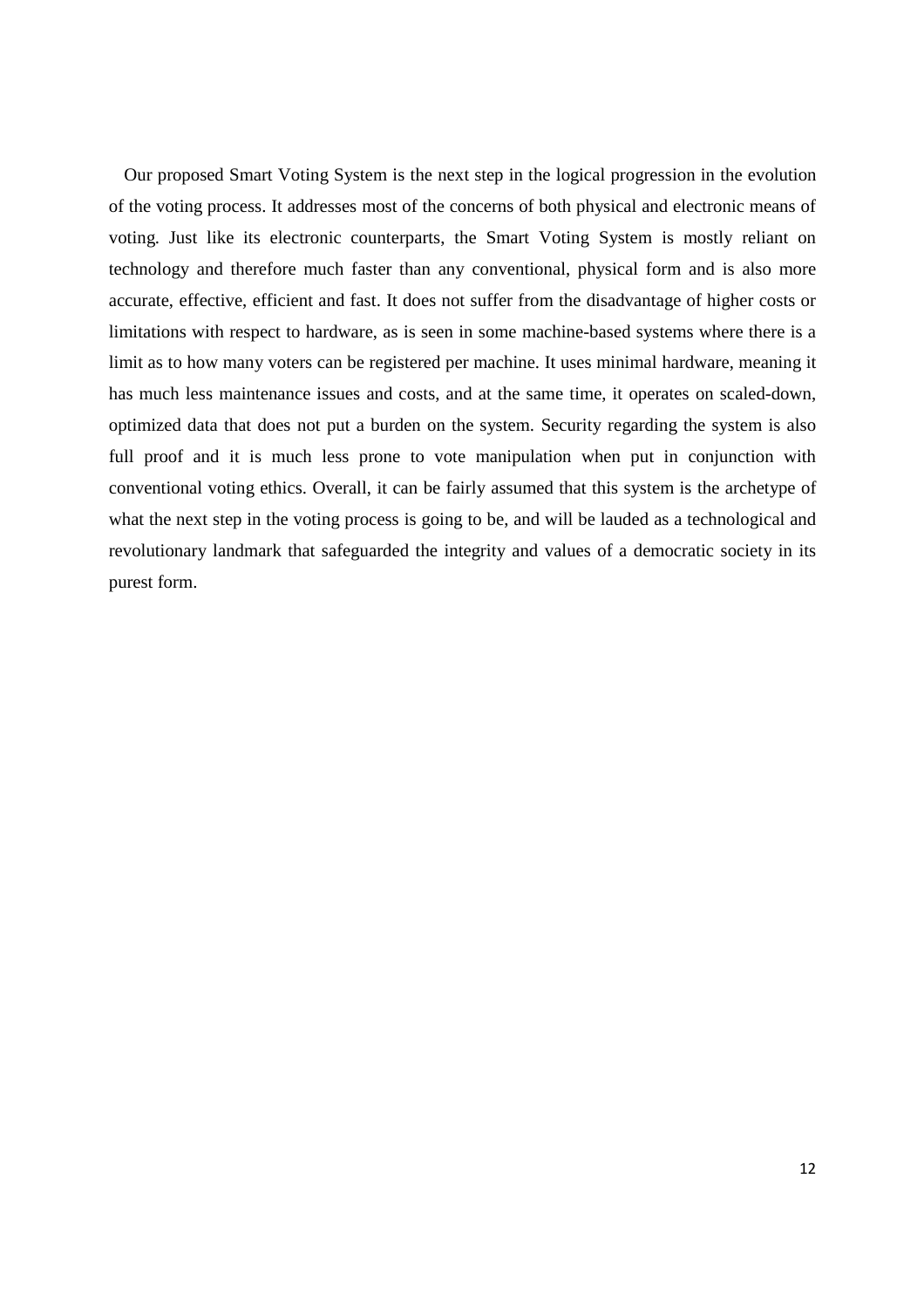## CHAPTER 3

### **System Architecture**

The tasks that the Android-based Smart Voting System shall undertake can be broadly classified into three functions; firstly, taking the fingerprint of the user as input to authenticate users and their type; secondly, the actual voting process after the user is verified, and finally, producing a physical output, a printout of the vote cast by each voter, to serve as evidence of their respective votes, which is to be placed in a physical ballot box to maintain its credibility. These three functions comprise together to form the basis of our system.

The system architecture of the system is as follows:



Figure 3.1: System Architecture of the Smart Voting System

### **3.1 System Overview**

As stated earlier, the Smart Voting System divides the total voting process into distinct parts. Initially, the super administrator is in possession of the voter database that has been prepared. He or she loads it onto the internal memory of the Android device after verifying that he or she is the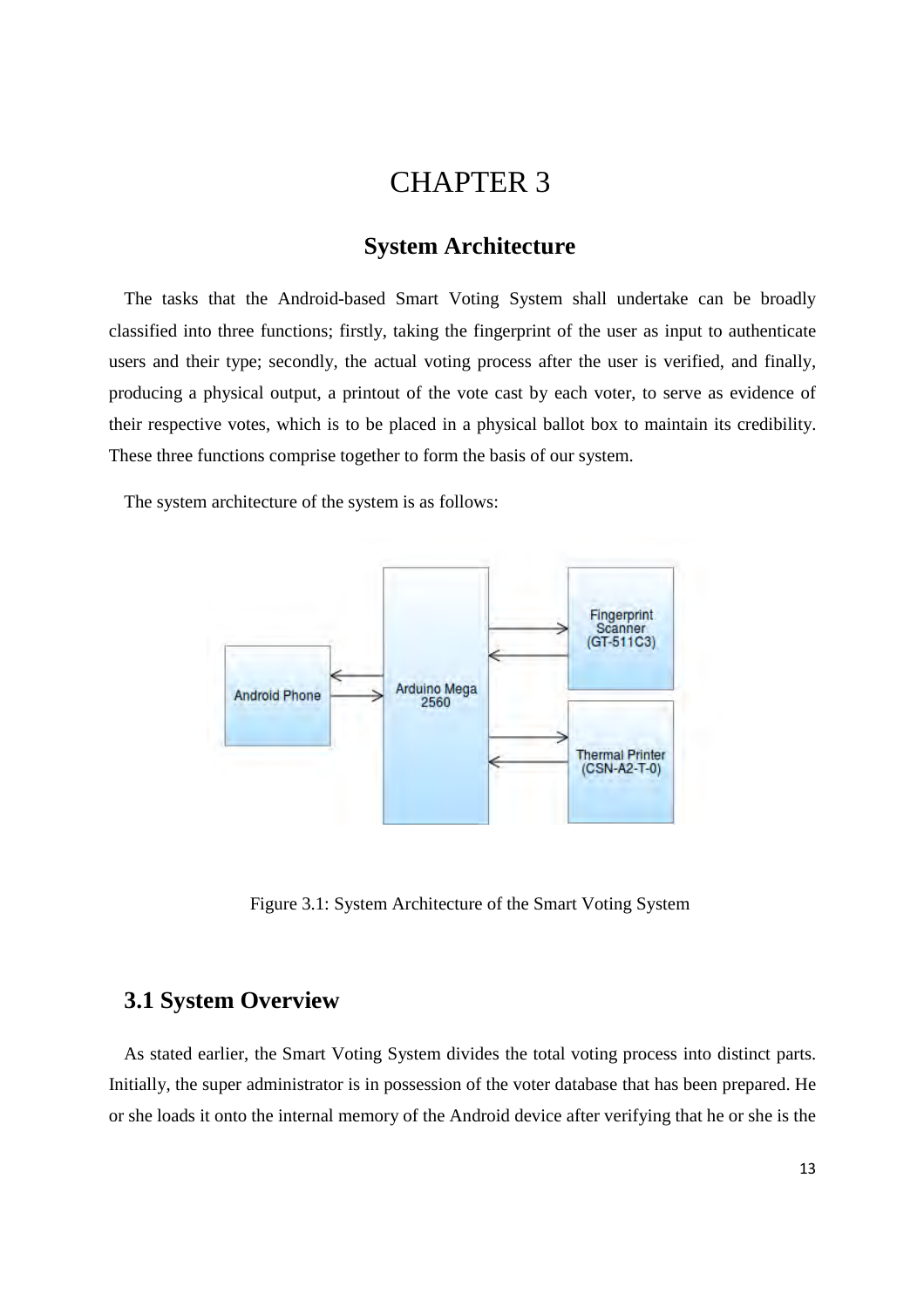authorized super administrator. After loading of the database, local administrators have the ability to start the voting process.

Once started, voters undergo a verification process. They place their finger on the designated sensor and the biometric impression is stored in the memory of Arduino temporarily. The biometric fingerprint templates that are stored in the Android device are then passed to the Arduino, which places them in the memory of the sensor. Finally, the live biometric impression and the stored fingerprints are matched to verify the existence of the fingerprint record, before it is cross-referenced against the database to make the final call.

After verification is completed without any problems, the actual voting begins. The voter cast their respective votes by selecting from the available candidates and long press on the name. They are prompted by the system to make sure that the vote they case is legitimate and accurate to their wishes. Once it's confirmed, voters see their ballot information for a brief moment.

The final step occurs after voting has been done. After the ballot information is shown, the printer at the end terminal is issued the print command, which then prints out a physical copy of the ballot. The ballot will contain the name of the candidate who he/she voted for, the party of the candidate and its symbol, along with a timestamp of the occurrence of the vote, as well a randomized system generated number that will act as an additional security measure. After this is done, the voting process is thought to be completed successfully and the next voter can start the process all over again.

Furthermore, the administrators and the super administrator can log in to the system by verifying their fingerprint at any point of time and they are provided access to the administrative panel upon verification of their fingerprint impression. The administrators are provided the option to start or stop the voting process, while also being able to display the current vote count. The super administrator has the extra privilege of adding and removing voter, as well as load new database into the system, the latter of which is to be used in case of an update. The administrator can be a voter as well in special cases, in which he or she will have the opportunity either of the panel, depending on their status - both panels if he or she is yet to cast his or her vote.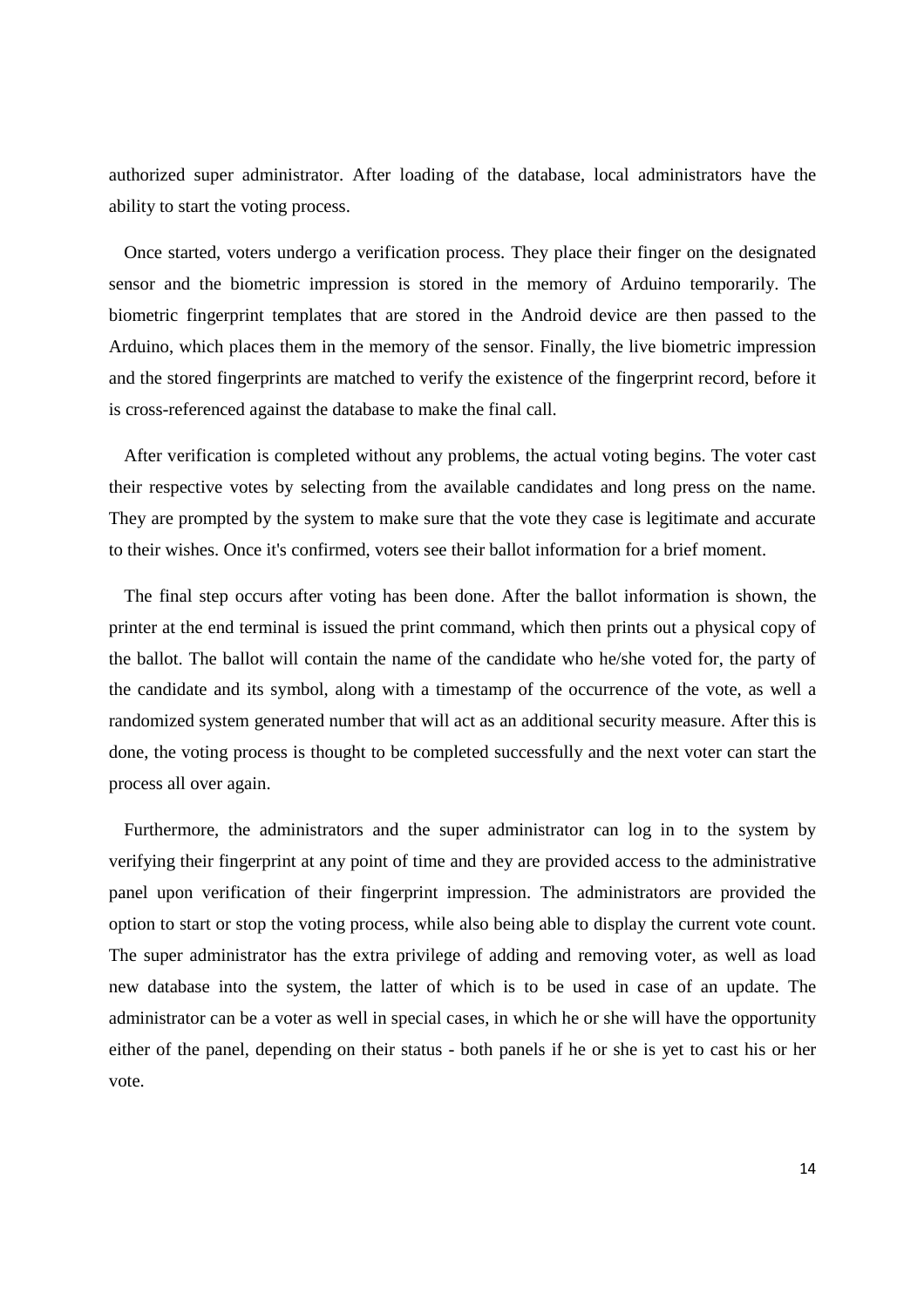### **3.2 User Groups**

The users of this system can be broadly classified into two categories; administrators and general voters. The administrators can be divided into two subclasses as well - general administrators and super administrator.



Figure 3.2: System User Groups

The reason why the administrator user group has been divided is to ensure the integrity of the system to the highest level. While the administrators as a whole are capable of making actions that can control the voting process, the options of adding new voters or removing existing voters are bestowed upon the super administrators, who are usually not present during the voting process, in the voting center. The system application takes the fingerprint of the user, verify whether the user is an administrator or a voter by matching the prints against the database entries stored in the Android device, and then open the appropriate panel. If the values of the fingerprints do not match, access is denied to the system. The administrative panel provided to the administrators will have the provision to either access the administrative panel, or when the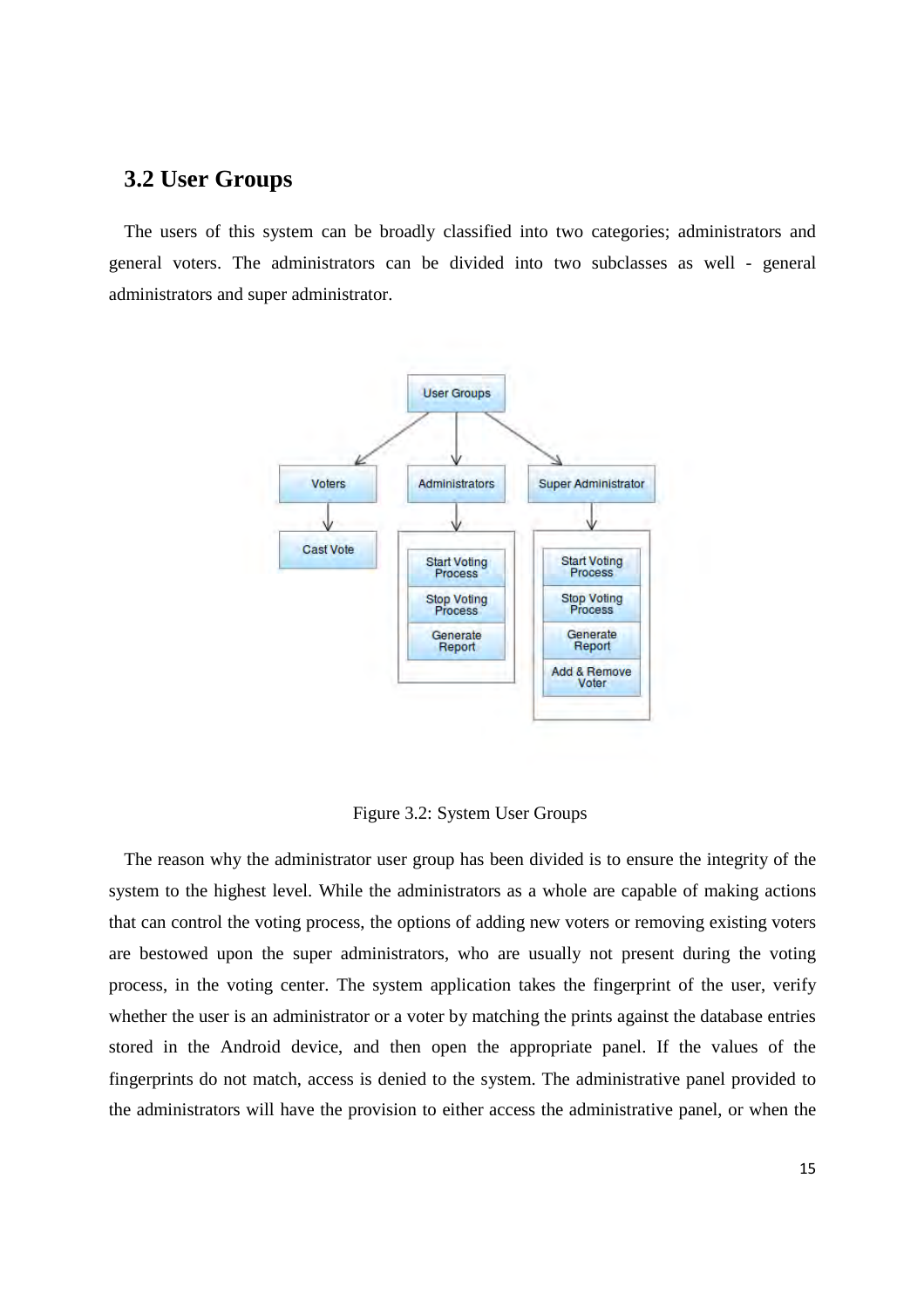voting process is in effect, will display an option to vote as well, if the administrator is assigned to the voting center in context. In the administrative panel, administrators will have features such as activating or deactivating the voting process, and to generate vote count report. The super administrator will have a pair of extra options to his or her disposal, with them being the provision to add new voters or removing existing voters. The process of activating or deactivating the voting process cannot be done by a single administrator. At least three members of the administrative panel, consisting of a group of either general administrators or super administrator, have to authenticate in order to start or stop the voting process. This adds a layer of security and makes it extremely difficult for rigging the voting process.

The voters in turn will have access to the ballot upon fingerprint submission where they can cast their vote. The only function they can perform on this system is to cast their vote. Other than that, they have no authority to modify or make changes to their information or manipulate their cast votes. This vote is stored electronically in the database and the voter can obtain a physical copy of ballot paper with the help of a thermal printer, which is coupled with the Android device, at the end of the voting process. This physical copy is then dropped in a physical ballot box by the voter, which will add a final level of credibility and legitimacy to our system.

### **3.3 Hardware Specification**

In the hardware layer, careful thought has been put in the planning stage of development in order to ensure minimal hardware to be used in the system, so that hardware redundancies are minimized, as well as reducing the complexity of operating the system, to facilitate usage by normal users, as opposed to highly specialized ones. All the hardware subsystems used in the system communicates through wired serial interface, so that security hacks that can occur with wireless connection is eradicated.

The hardware used for the system is as follows: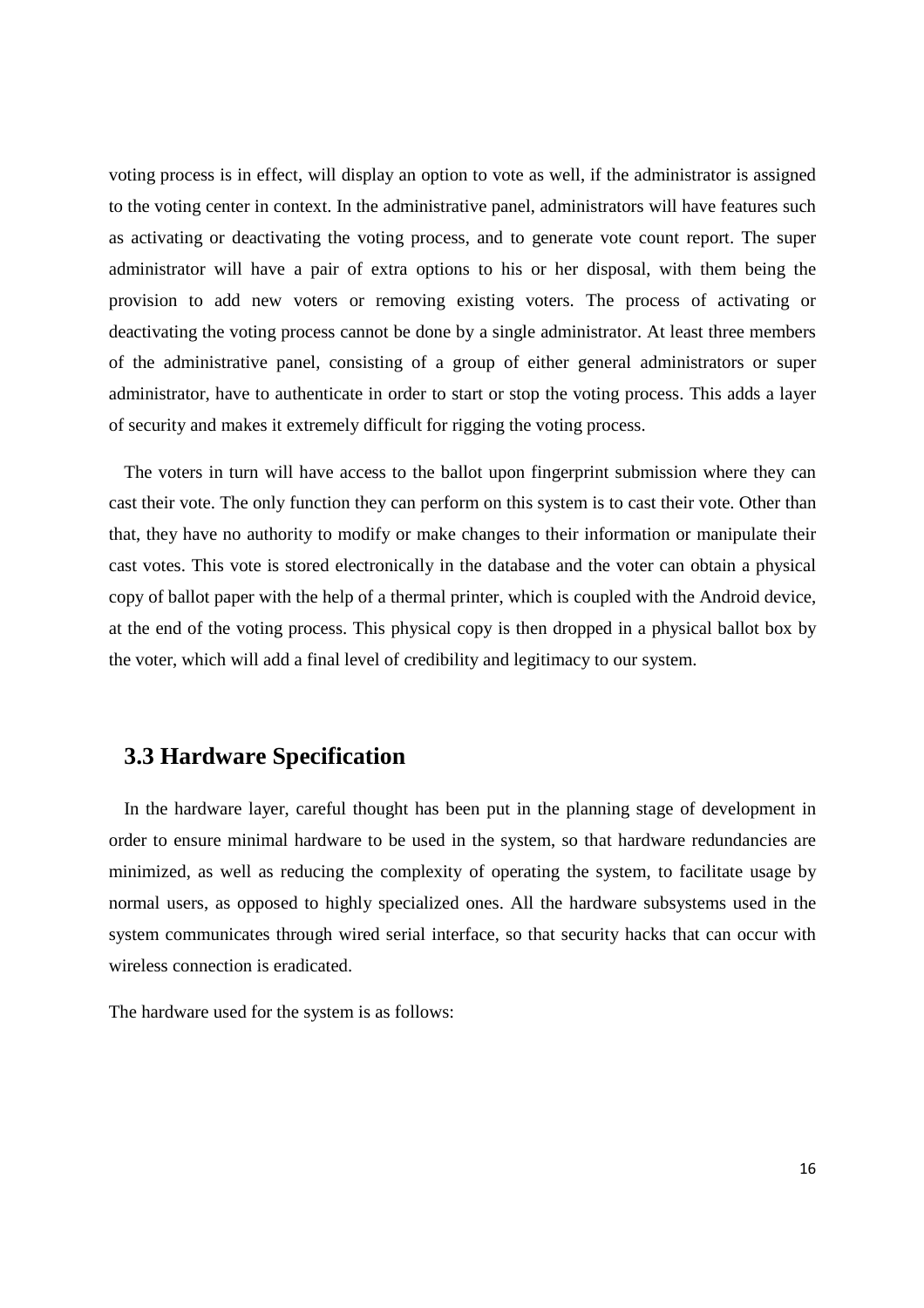#### *1) Fingerprint Scanner*

The fingerprint scanner used for the system is TTL-(GT-511C3)[10]. This model has been chosen for reliability and for cost considerations, and it's capability of running verification algorithm within itself, eradicating the need of exhausting fingerprint matching algorithm to be implemented and run on the scarce memory of the Android device. This scanner will be attached to the Arduino board using a JST SH Jumper 4 Wire Assembly[11].

### *2) Arduino*

This system uses the Arduino Mega2560[12], which is a high-end microcontroller unit in comparison to most other similar boards, and has been chosen so that handling large amounts of data is not an issue, as it has a fairly large RAM. It is programmable with the bundle Arduino software, and it contains multiple hardware UART serial interfaces by which maintaining constant communication between the Android phone, the fingerprint sensor and the thermal printer throughout the runtime of the voting process becomes convenient and reliable. In our proposed Smart Voting System, this Arduino Mega2560 microcontroller acts as the base platform for executing custom developed device driver programs in order to control both the fingerprint sensor and the thermal printer throughout the entire voting process. The device driver programs are solely responsible for controlling the hardware devices and executing low-level hardware specific routines. These custom device drivers running on the Arduino Mega2560 microcontroller are designed specifically to suit the needs of our proposed voting system.

#### *3) Android Phone*

Any standard smart phone that operates on the Android Operating System version 4.1 or above will suffice. This Android phone should have a minimum of 512 MB of RAM storage space and must offer USB-On-The-Go facility. User database will be stored inside the internal memory of the phone by the super administrator. When a live fingerprint data from the Arduino board is received, the phone will forward each and every biometric fingerprint template stored on its database to the sensor via the device driver running on the Arduino, which will instruct the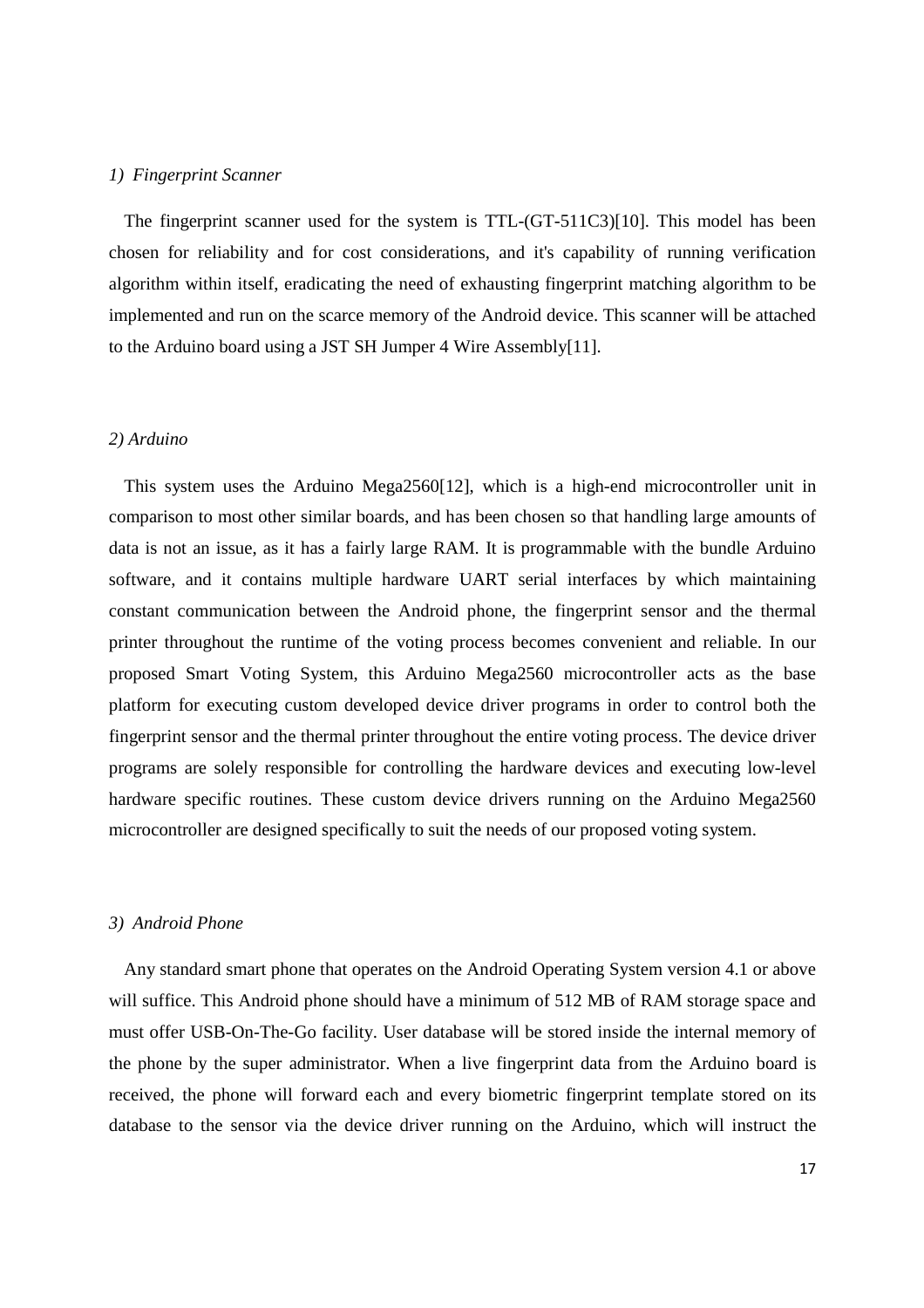fingerprint sensor to run the verification algorithm against the print that has been captured from the authorization process. If the match result is positive, a response is sent to the phone by the device driver notifying that authorization has been successfully completed and voting can ensue. If the result is negative, the response sent to the phone is an error message and the voting process halts indefinitely.

#### *4) Thermal Printer*

The thermal printer is tasked with the job of producing the final physical, tangible print that will act as the real evidence of the vote being cast and its consequent credibility. The printer used is a highly specialized, low-cost, small-sized one that will print a single-bit raster image of the symbol of the voting party in question[13] and that supports a standardized print command set by which the printer will be programmed. The printer runs at a power supply of 9 volts and 1.5 ampere, which is provided through an external adapter connected to the Arduino that bridges between the components and the Android device. The printer supports ESC/POS[18] page description language which is used to program the printer for ballot paper generation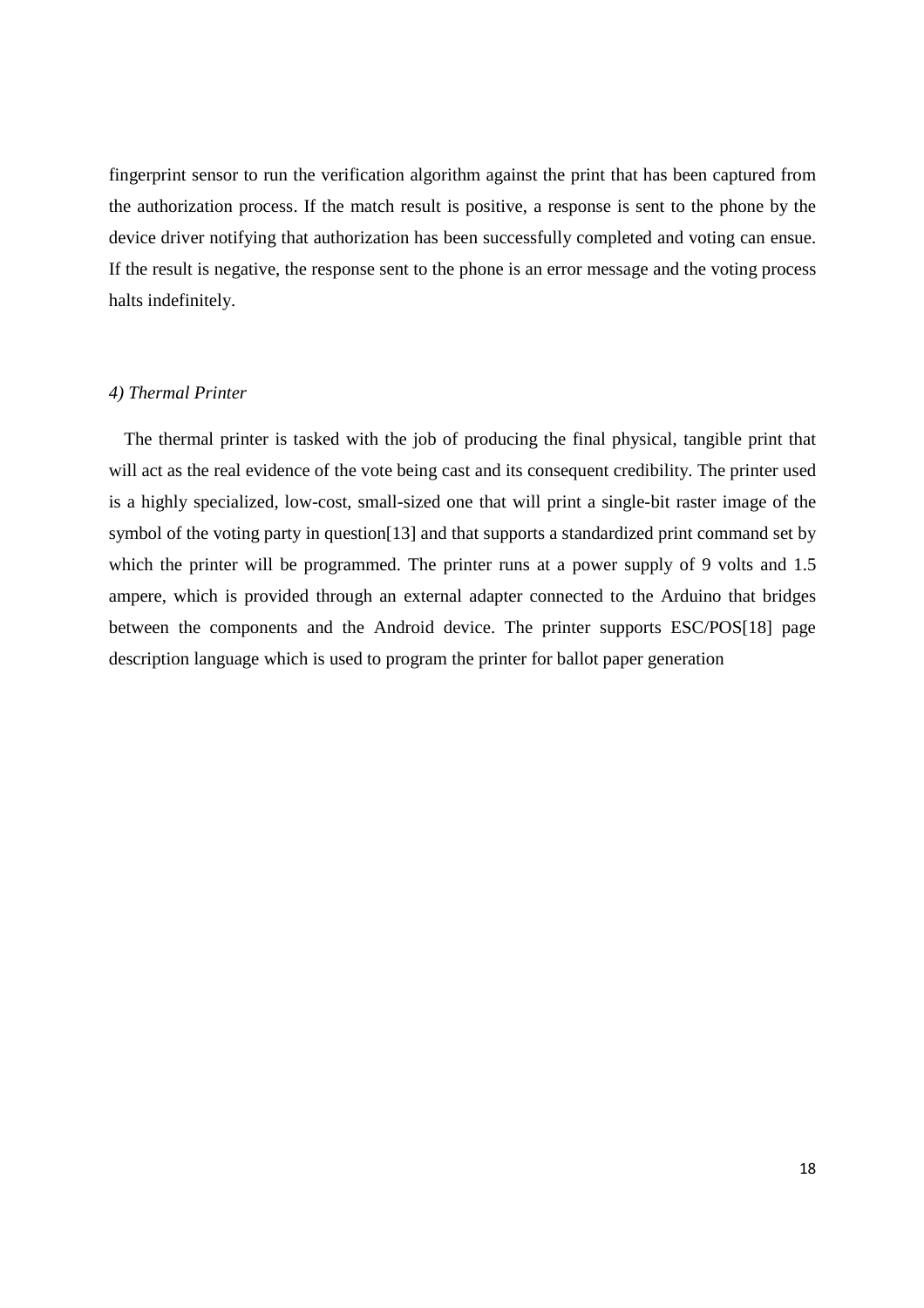## CHAPTER 4

### **System Implementation**

Our Smart Voting System comprises of two layers; hardware layer and software layer. Both layers act cohesively and in conjunction to produce a complete system that is much less work intensive and more efficient than other exclusively hardware-based alternatives. The voting system is mainly dependent on the software layer consisting of relevant libraries, namely, the library that is being used in the application inside of the Android device to drive the whole voting process and the hardware library in the form of the Arduino sketch that is needed to communicate with the connected fingerprint scanner to verify and enroll the users, and the thermal printer to print the physical ballot. The database stored inside the Android device also plays a vital part in the proper functioning of the whole process. In the hardware layer, the Arduino is interfaced with the fingerprint sensor, which serves as the starting point, and the input fingerprint data then traverses through the micro controller towards other peripherals, that is, firstly, the Android device for verifying the templates against the database and, once that's done, vote information is finally sent to the printer which is connected as an output terminal with the Arduino that produces the ballot paper.

### **4.1 System Integration**

In the hardware layer, only the most essential components have been chosen in order for us to fulfill the criteria of voting, and all these components used in the system are interconnected by serial (TTL) interface wire connections, so that the possibility of security hacks with wireless connection is eradicated. Moreover, our system utilizes a fingerprint scanner which can convert user's biometric fingerprint impression to proprietary binary template, which cannot be used with any other scanners, allowing us to ensure better level of performance and much more reliability of the system, over other fingerprint verification processes, such as minutiae extraction[14].

However, the limitation of the scanner we used was that it can only store 200 fingerprint templates in its physical memory. This is impractical when it comes to an application which is as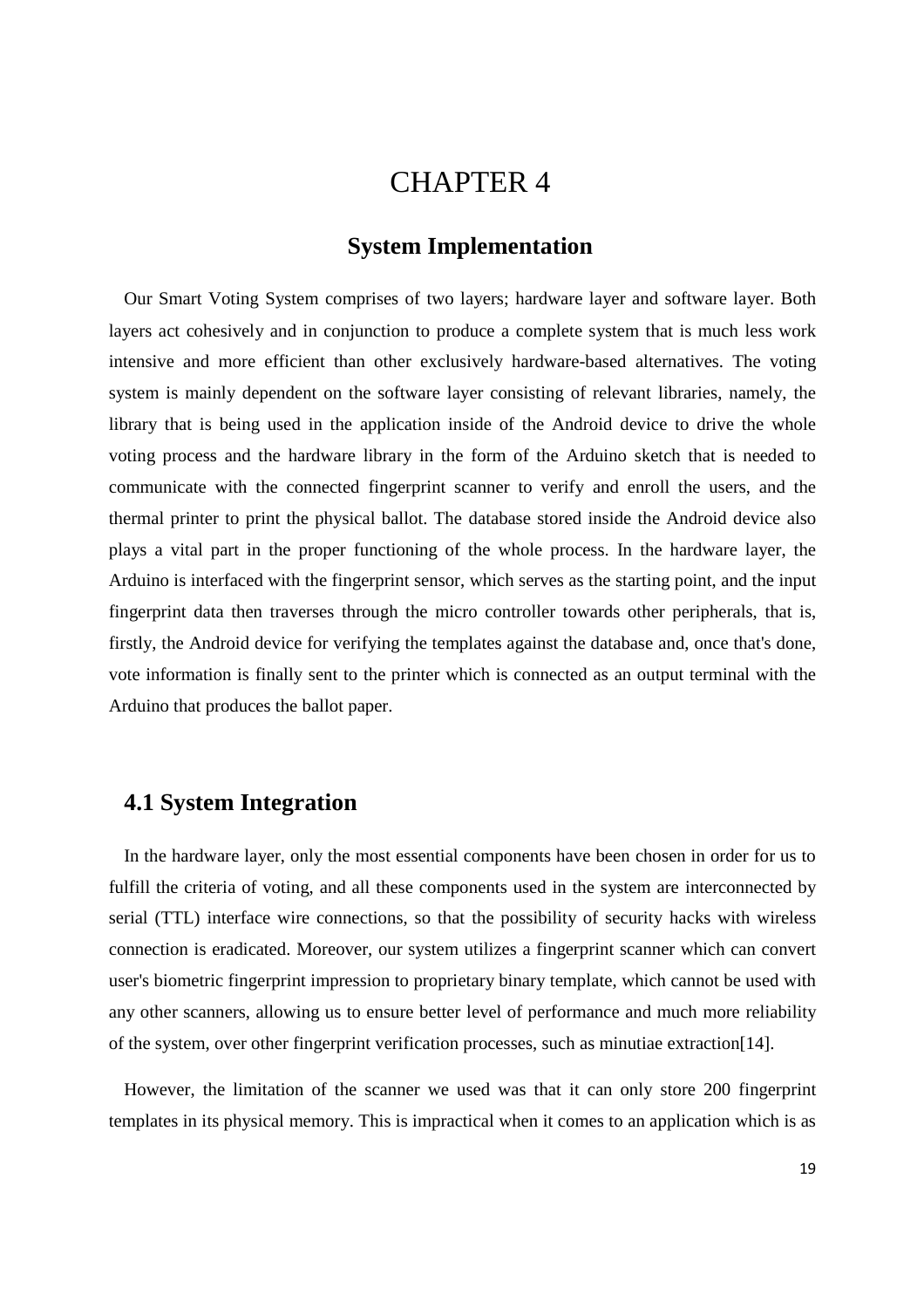vast as an election process of a country, in which thousands of voters will participate in choosing vast as an election process of a country, in which thousands of voters will participate in choosing<br>their representative in the parliament. This issue was addressed through the use of our Android application, where the templates are stored in a database, in the internal memory of the device, and are uploaded into the scanner when required through serial communication, addressing the issue of the limited number of templates that can be stored.



Figure 4.1: Association of Hardware and Software in Smart Voting System

The Android phone, on which the application software is running, is connected to a central The Android phone, on which the application software is running, is connected to a central Arduino microcontroller unit, which is running the core device driver software in order to allow efficient and convenient device access. The Arduino microcontroller together with device drivers efficient and convenient device access. The Arduino microcontroller together with device drivers<br>provides a uniform and well-understood programmatic interface to the Android host application.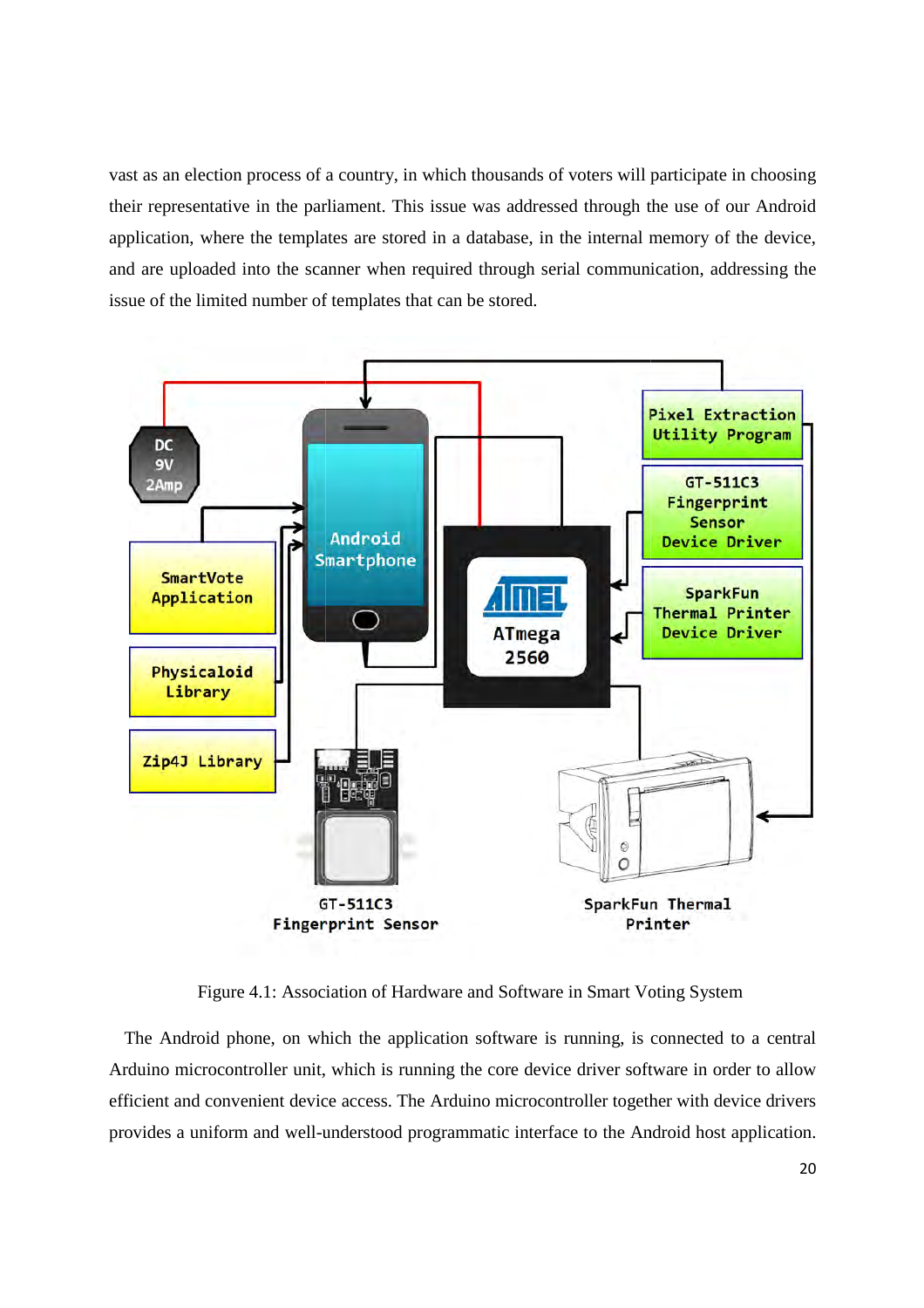The fingerprint scanner, as well as the thermal printer, is connected to the Arduino board and the board is responsible for driving the hardware components properly.

When a voter comes in to cast his or her vote, he or she has to enter their fingerprint for biometric verification. The fingerprint device driver instructs the fingerprint sensor to scan for the fingerprint image. As the fingerprint sensor gets all the required instructions from the fingerprint device driver, it starts scanning for the fingerprint, converts it to a binary biometric template and notifies the respective device driver. The fingerprint device driver then asks for the scanned biometric template, receives the template data from the sensor and then stores it to a known memory location of Arduino. The Android phone then transfers the existing templates that are stored in its database to the Arduino microcontroller, and the fingerprint driver receives those templates and set them in the fingerprint scanner, where the verification process will be performed. The templates that are transferred are then matched against the recorded template to verify the user.

Furthermore, when a voter is added to the database, with the guidance from the device driver the fingerprint scanner starts to enroll the voter's biometric information by taking the fingerprint impression and then convert it to a binary biometric template. This template is then transferred to the Android device through Arduino microcontroller and is stored in the database. All the templates that are thus generated are all unique for each voter, and the size of each template file is 498 bytes, which ensures that storage inside of the internal memory of the smart phone is not an issue. It should be noted that each and every attempt to access the devices made by the Android voting application is carried out by the specific device drivers programmed on the Arduino microcontroller. It is neither practical nor possible for the Android application to access the devices directly.

The system also includes a thermal printer, which is very compact in size and utilizes TTL serial protocol and exposes ESC/POS[18] command set, making it easier for us to interface it with our existing system. This printer is used to obtain a physical ballot paper after the user has casted his or her vote, such to ensure the credibility of our system, with a physical evidence. Our system prints the single-bit raster bitmap image of the entity symbol at the end of the voting process, along with a timestamp and a randomized number, and this physical copy will be placed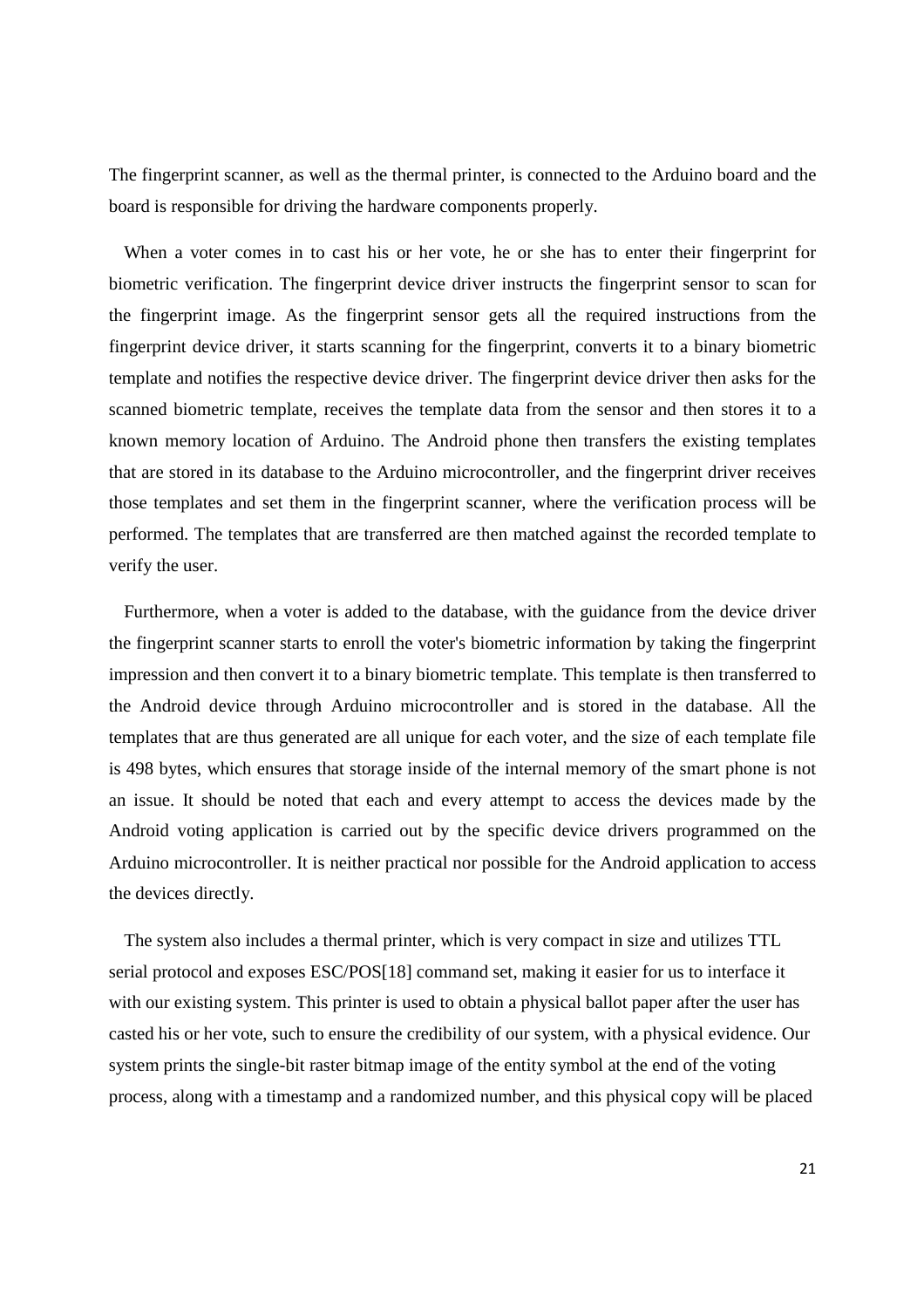in a physical ballot box, which can be cross referenced with the data stored in the Android device, at the end of the voting process.

### **4.2 Device Drivers and Device Operations**

Our proposed Smart Voting System is built on top of two essential hardware devices; one is a biometric fingerprint scanner and the other is a thermal printer. For the system to perform correctly and efficiently, the system must control and handle the devices in the proper way. Both of the devices we use in our proposed system communicate through serial interface and TTL protocol, and they expose very low-level programming interface to the host applications that uses the devices. It will be very convenient if a high-level task oriented programming interface could be offered to the Android voting application, by which interaction between the devices and Android voting application will become much more reliable and controllable. To make this bridge between the Android and the hardware devices, we have developed custom device driver software, which will handle the devices effectively and efficiently, and at the same time offer a high-level device API to the Android.

The system requires separate device drivers for each device in order to effectively operate two separate devices from the voting application. Therefore, we have developed device drivers for both the GT-511C3 fingerprint scanner and the SparkFun CSN-A2-T-0 thermal printer. Both of these device drivers are written in C and designed to run on an Arduino Mega2560 microcontroller. Data communication between the Android voting application and the device drivers is accomplished by utilizing a simple message-passing paradigm between hardware subsystems, which is easily understandable, maintainable and extensible.

Each message is realized to be a single byte value, which is unique among other message and defines a specific operation or command to perform. Each message is well-understood between the Android voting application and the device drivers. There are several well-defined messages on our voting system; each of them is used to control either the fingerprint sensor or the thermal printer in a task-oriented way.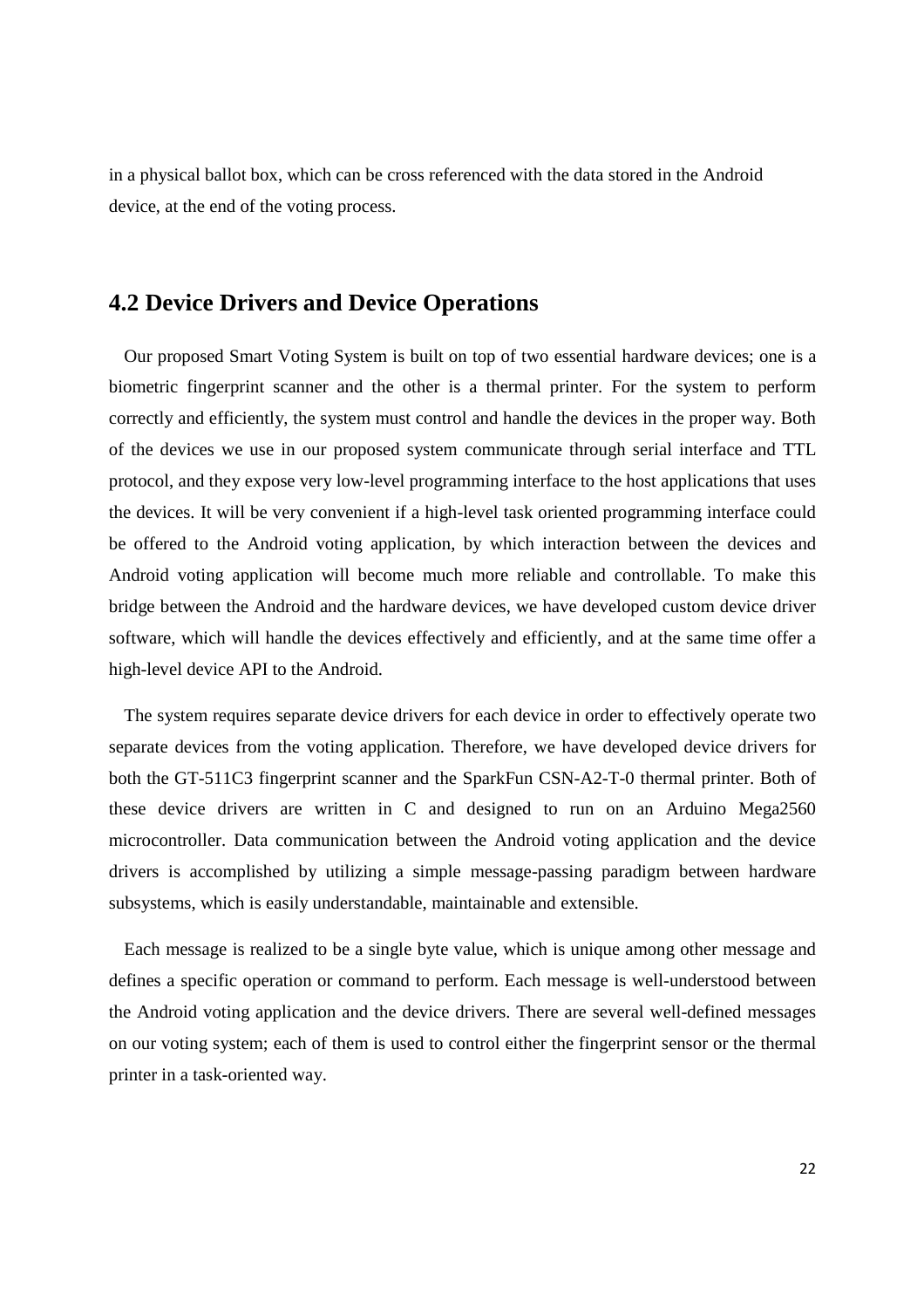As an example, to scan for the biometric fingerprint impression of a voter, the Android voting application sends a particular message to the Arduino microcontroller through serial connection. On the Arduino microcontroller, device drivers are running which are programmed to look for incoming messages over and over again. As the Android application sends a message to the microcontroller, the fingerprint device driver receives this message and selects a particular device-dependent procedure which is mapped from the received message. The device driver of device-dependent procedure which is mapped from the received message. The device driver of<br>the fingerprint sensor (GT-511C3) then starts the procedure; in this case a hardware-specific '**devGT\_ScanLiveTemplate ()'** procedure implemented on the device driver software, starts interacting with the fingerprint sensor device back and forth, and at the end obtains data from the fingerprint sensor and sends the result back to the Android voting application. Every hardware fingerprint sensor and sends the result back to the Android voting application. Every hardware and device-dependent task is handled by programming and utilizing separate device drivers, therefore the Arduino microcontroller and the associated device drivers for the fingerprint sensor therefore the Arduino microcontroller and the associated device drive<br>and the thermal printer plays a very critical role in our voting system. lication sends a particular message to the Arduino microcontroller through serial connection.<br>the Arduino microcontroller, device drivers are running which are programmed to look for<br>pming messages over and over again. As device drivers are running which are programmed to look for



Figure 4.2: Message-passing paradigm between subsystems for executing device operations

Another example that exploits an important role played by our device drivers in the Smart Smart Voting System is the generation of the physical ballot paper at the end of vote casting. To print a ballot paper by the thermal printer, it is necessary to firstly communicate with the printer in the Voting System is the generation of the physical ballot paper at the end of vote casting. To print a<br>ballot paper by the thermal printer, it is necessary to firstly communicate with the printer in the<br>way it expects. Our cu device by exposing appropriate ESC/POS[18] language to the printer, which is the native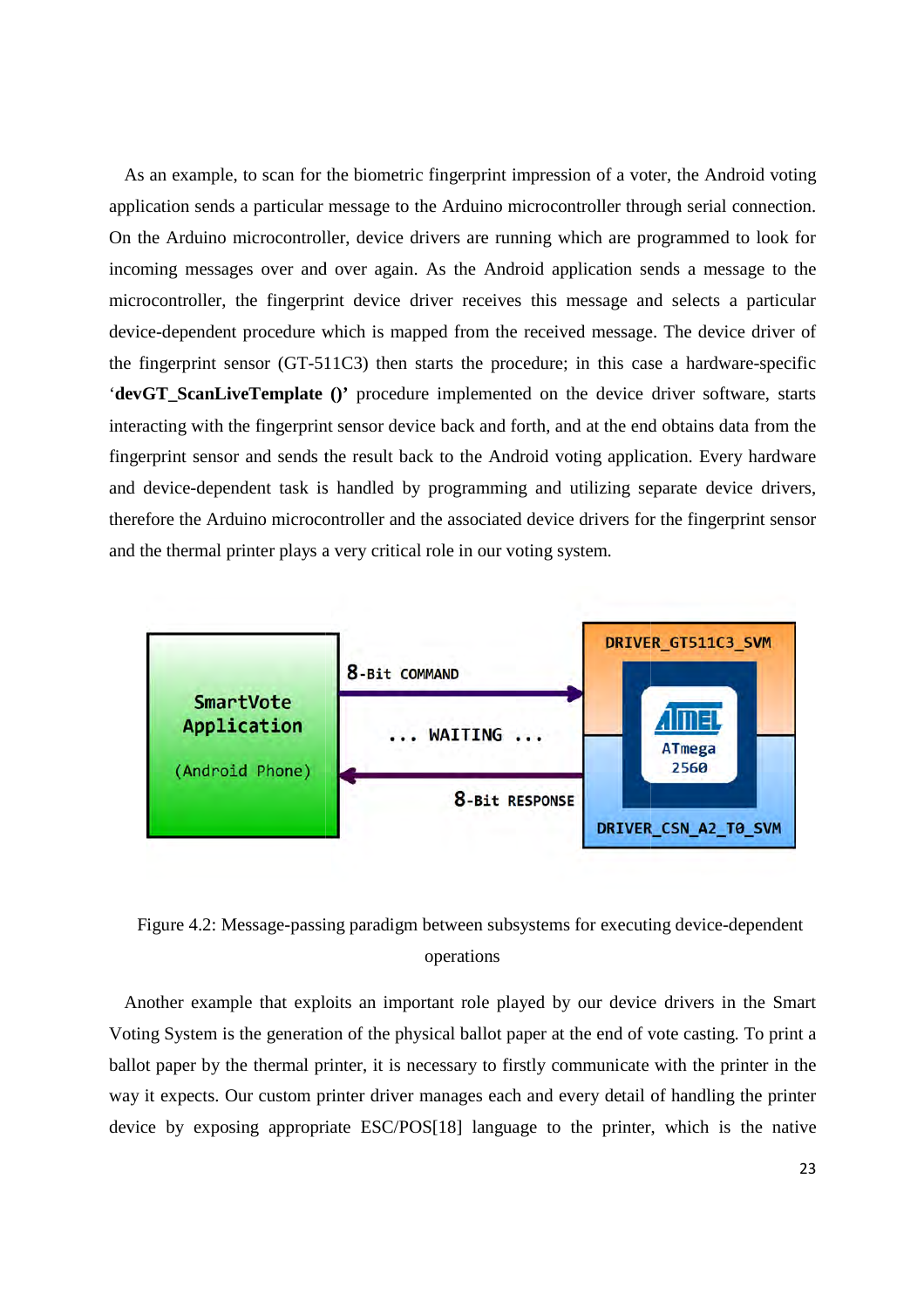language to modern thermal printers and as well as printable application data. Details like what will be the size of the printer font, how the text will be printed, alignment of text and images regarded to the supplied paper; numbers of line feeds to be applied etc and much more are managed directly by our custom printer driver, running on the Arduino microcontroller. The Android voting application will only need to send the text and image data to the printer driver, and the driver will handle all the details of generating the complete ballot paper as well as other printer-related operations.

Using these device drivers to control and interact with the hardware leads our proposed voting system closer to become portable and hardware-independent. When porting our Android voting application to a new operating system or to a new platform, it will be sufficient to modify or rewrite the voting application only for the new environment. Device drivers run on microcontroller module which is separate from the application environment and does not need to be changed by any means. Similarly, if the current fingerprint sensor or the thermal printer needs to be replaced by a different hardware module, only the respective device driver should be created with the high-level driver interface left unchanged, and our voting system will be able to work with the new hardware systems as it works with the current hardware set.

### **4.3 Libraries**

The Smart Voting System makes use of a number of software tools and libraries currently available, which are then used together to form the basis of the software layer that has been described in the system, including the application that runs the whole process.

Unfortunately, the Android Operating System lacks support for serial communication and the Android phones those are available in the market does not have a hardware serial interface. Developers of the Android Operating System and their related organizations have never felt the necessity of including a native serial interface as well as native serial communication API built on the Android systems, partially because it is a mobile phone and unlike full-featured computer systems, mobile phones are designed for different purposes and are targeted to be used on different tasks. Moreover, serial communication is a very old hardware communication protocol,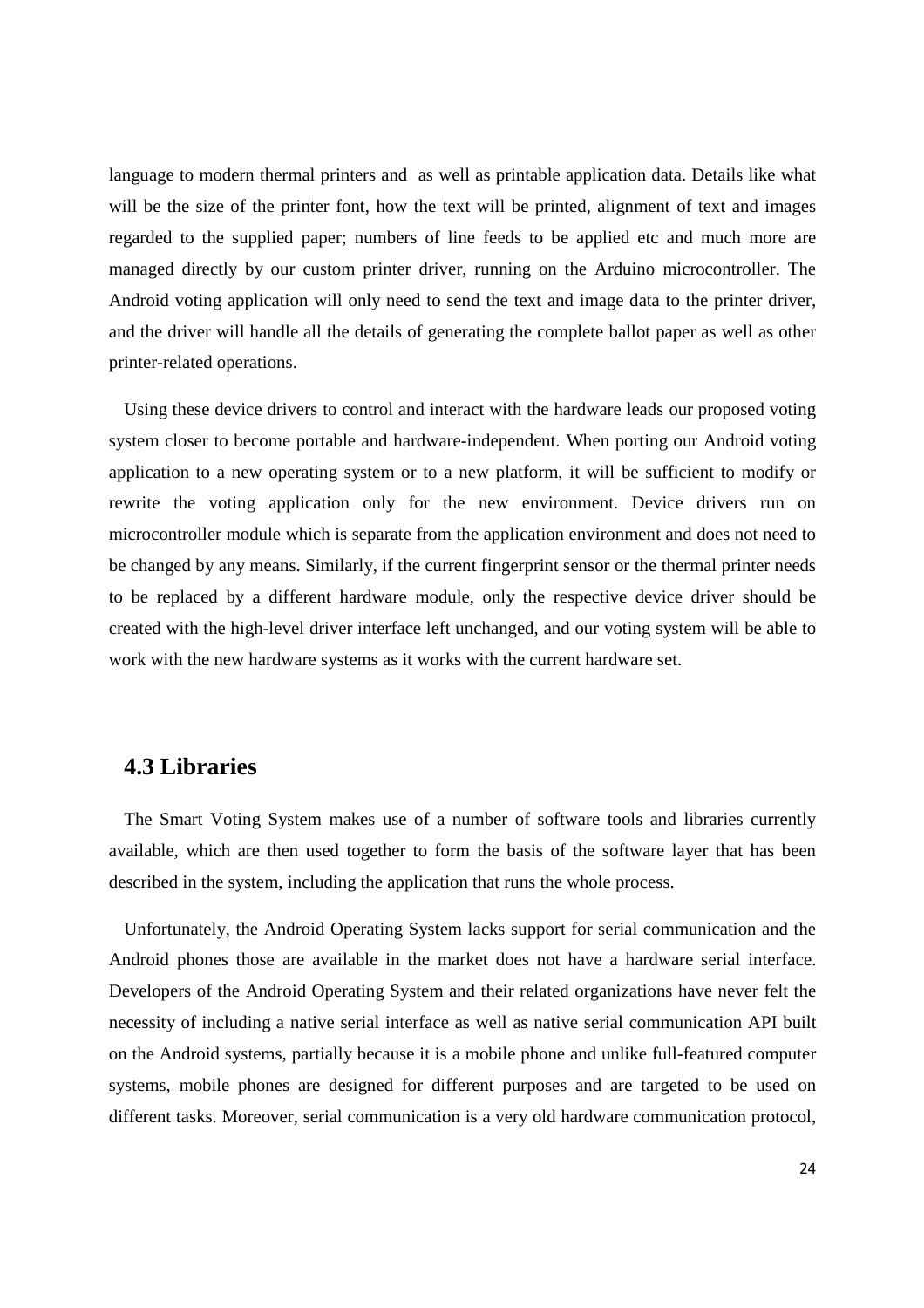and today's mobile phones have built-in functionality for modern communication protocols like USB and wireless Bluetooth.

The Smart Vote Android application that we have developed borrows heavily from a previously existing software library known as Physicaloid Library that provides serial communication facilities between an Android device and any other device which is capable of serial communication[15]. The Physicaloid Library comes with native support for Android Operating System, which makes the integration easier. In our case, the Android device is serially connected to the Arduino microcontroller, which is also connected serially with the thermal printer, and so the customized Physicaloid Library helps us to establish and maintain the serial connection between all these devices.

In addition, we wanted to keep the voter database inside of a zip file that will be password protected, so that all the sensitive information is kept out of reach of the wrong hands. In order to handle this password-protected voter data zip file, we use a library called Zip4J, as a result of which we can load the database onto the phone without any security worries[16].

Furthermore, we made use of Apache Commons IO file utility, with which we've accomplished the easy management of files throughout the application.

### **4.4 Database**

The database intended for this system has been developed using SQLite (version 3). It also has native support for Android Operating System, which means that it is convenient to bridge the application and the database. Careful thought has been put in its development, so that it uses as less space as possible. This is a critical requirement as the Android device has a relatively limited capacity for processing and storing data.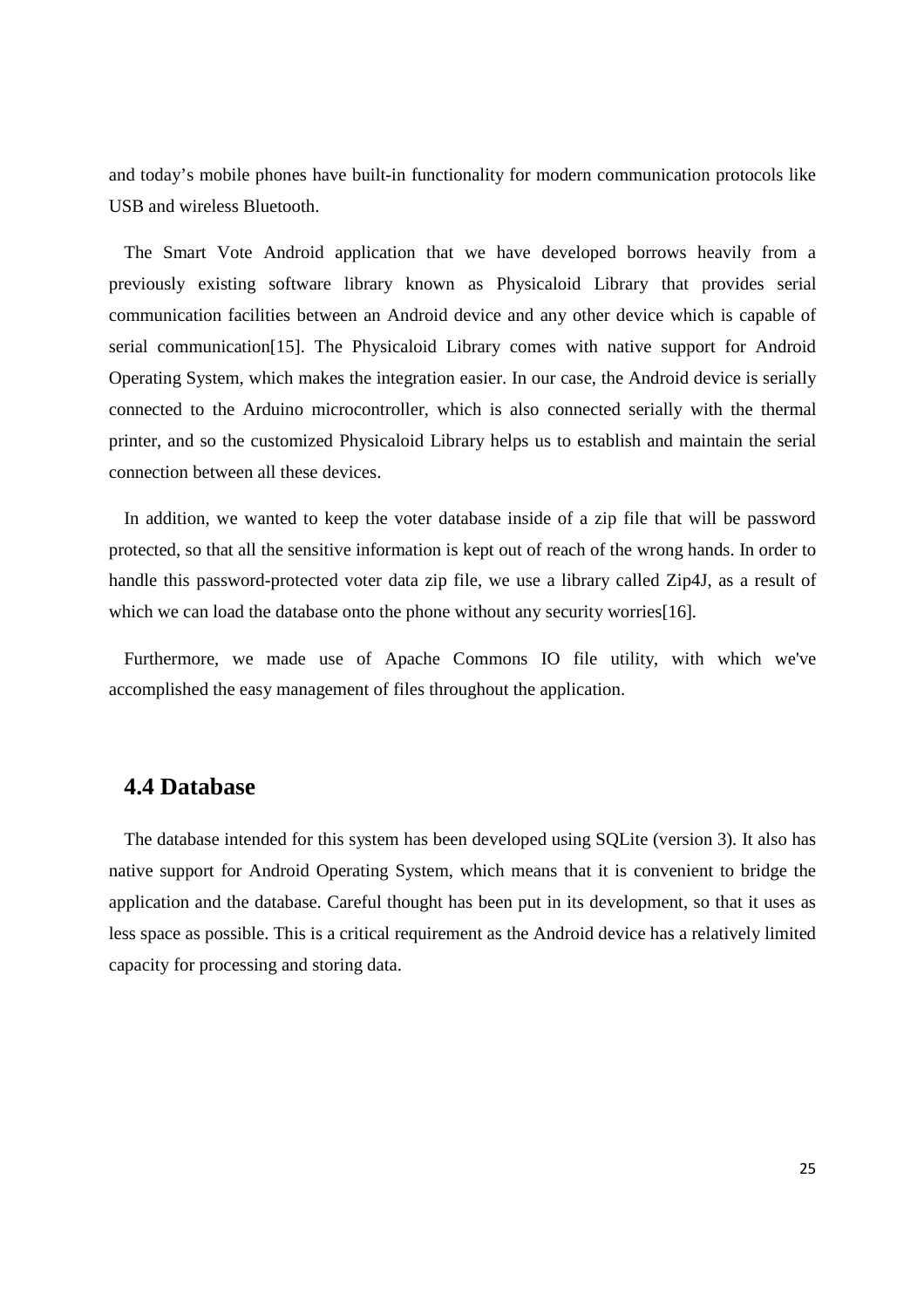| candidate name | entity name | entity_symbol | vote count |
|----------------|-------------|---------------|------------|
|                |             |               |            |

### Figure 4.3: Database Schema for the Entity Table

The database mainly consists of three main parts. The entity, which essentially contains the candidate information, the name of the party he or she represents, the symbol of that party, and so on. For this purpose, attributes named candidate\_name, entity\_name, entity\_symbol are created respectively that represents these values in the entity table. The vote\_count attribute keeps count of the number of votes cast in favor of the candidate in question. In addition, there is also the user table that stores information about individual voters. Relevant information includes the voter's name, address, date of birth, his/her parent's name, etc. Finally, there are boolean attributes that categorize users into certain groups. Three of these, namely, isVoter, isAdmin, and isSAdmin, determine the classification of the user from their value combination. For example, if a user is a voter, the boolean attributes assigns a value of 1 to his isVoter attribute, and vice versa.

An exceptional case involves the user being and administrator as well as a voter, and the value assigned to the respective fields are 1 and 1 respectively. There is a fourth Boolean variable named as hasVoted, which keeps count of whether a user has already voted or not. If so, the value assigned to it is 1, and if no previous vote history exists, the value assigned to it remains 0.

### **4.5 Image Pre-processing and Printing Candidate Symbols**

Most of the thermal printers, including the one we use in our proposed system, adhere strictly to the ESC/POS[18] printing specification, and therefore not capable of printing bitmap formatted images without some level of image pre-processing applied on the image. ESC/POS[18] is a standardized Page Description Language developed at Epson Corporation, and it is targeted to bring every thermal printer under a standard set of command set, in order to simplify the task of programming thermal printers.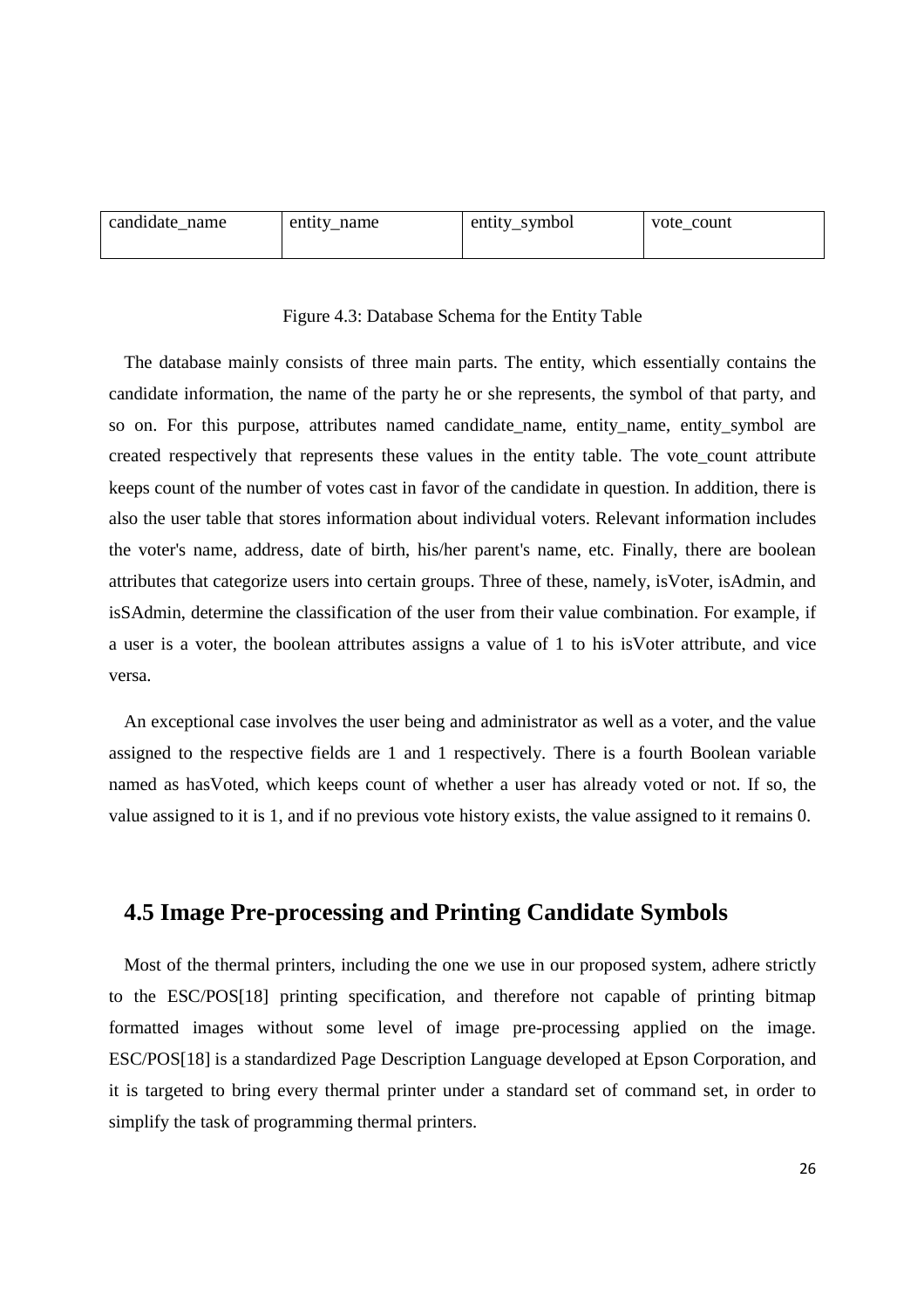ESC/POS specifies a single-bit raster bitmap format, where the image to be printed will only contain each pixel values as a single bit. This specification is neither compatible with the popular Microsoft Bitmap (BMP)[19] format nor with any other well-known image formats, as those image formats store images with lots of header data[19], pads scan lines with extra bits[19], or sometimes store the whole pixel array upside down.



Figure 4.4: Pixel Extraction Utility program converting a candidate symbol to an ESC/POS printer compatible Single-Bit Raster image

To address this barrier and to make our system capable of printing bitmap images, we have developed an image conversion utility program, by which a Monochrome bitmap formatted image can be transformed into an ESC/POS[18] specified single-bit raster image. This image conversion program reads a user specified monochrome bitmap image, remove extra information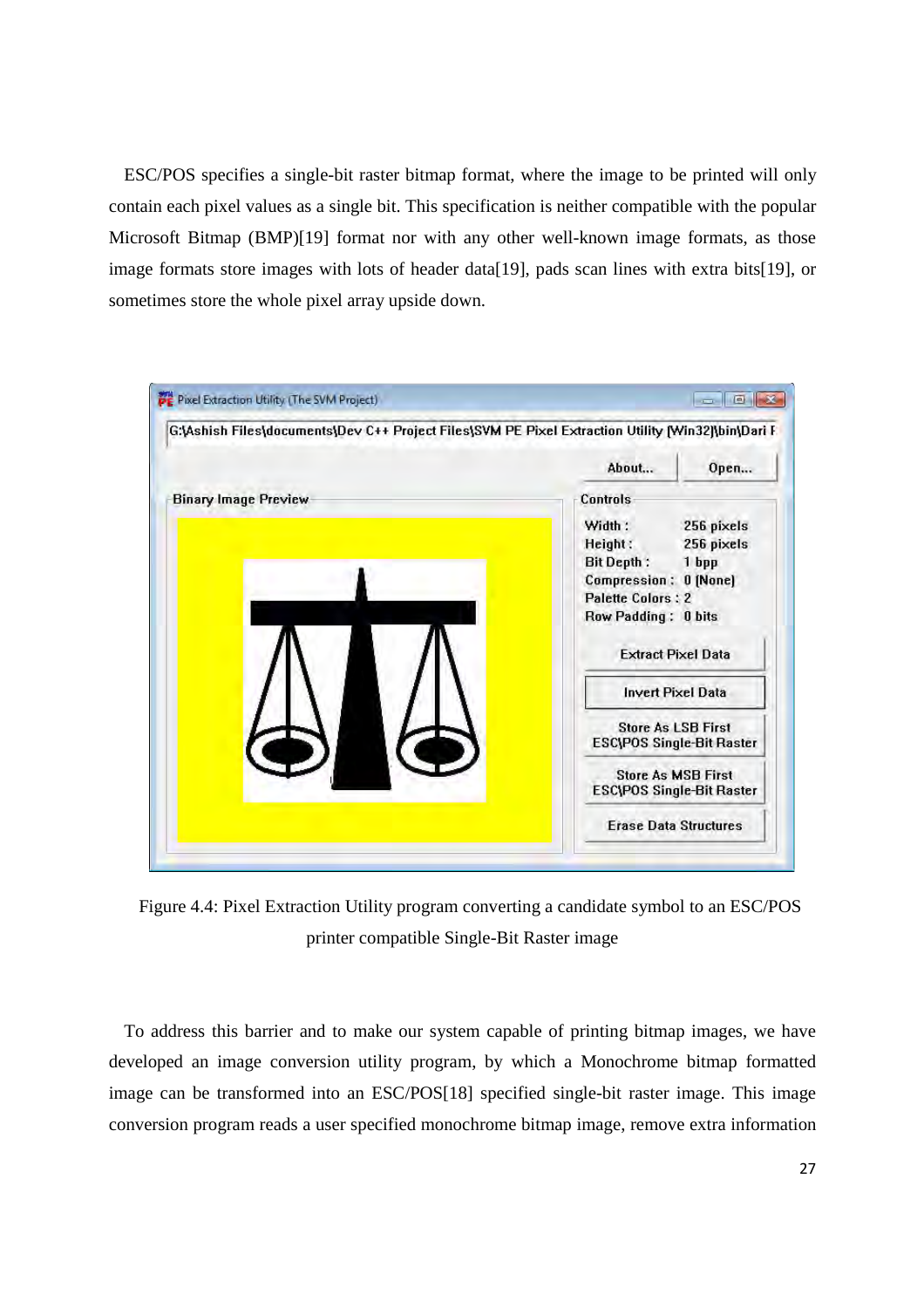associated with the image, for example headers and extra padded bits, then extracts the actual associated with the image, for example headers and extra padded bits, then extracts the actual<br>pixel array from the image and optionally invert the pixel array if the image is stored upside down. The converted single-bit raster image is then exported to the database of the Android voting application as a candidate image, and this exported image is printed on the ballot paper by simply sending it directly to our custom printer driver software. simply sending it directly to our custom printer driver software.

This pixel extractor program is developed as part of our proposed system, and designed to be a utility program, separated from the Android voting application in order to simplify the task of printing candidate images on the physical ballot paper. With this pixel extractor program, once an image is converted to ESC/POS compatible raster and exported to the Android voting application database, that copy of the image can be used over and over again by the Android application database, that copy of the image can be used over and over again by the Android<br>application for printing. There is absolutely no necessity of running any image pre-processing algorithm every time a candidate image needs to be printed, as the candidate image does not change and remains static throughout the whole voting process. This results in an increase in system performance, as the overhead of pre-processing candidate images is removed from the Android voting application. developed as part of our proposed system, and designed to be a<br>ne Android voting application in order to simplify the task of<br>physical ballot paper. With this pixel extractor program, once application for printing. There is absolutely no necessity of running any image pre-processing<br>algorithm every time a candidate image needs to be printed, as the candidate image does not<br>change and remains static throughou Android voting application in order to simplify the task of image needs to be printed, as the candidate image does not



Figure 4.5: Process of creating printer compatible images from Monochrome Bitmaps

Moreover, utilizing this pixel extraction utility program to create printable versions of candidate symbols relieves our Android voting application from becoming hardware-specific. In the future, if some other kind of printer is being used with our voting system and those printers candidate symbols relieves our Android voting application from becoming hardware-specific. In<br>the future, if some other kind of printer is being used with our voting system and those printers<br>expect images with a different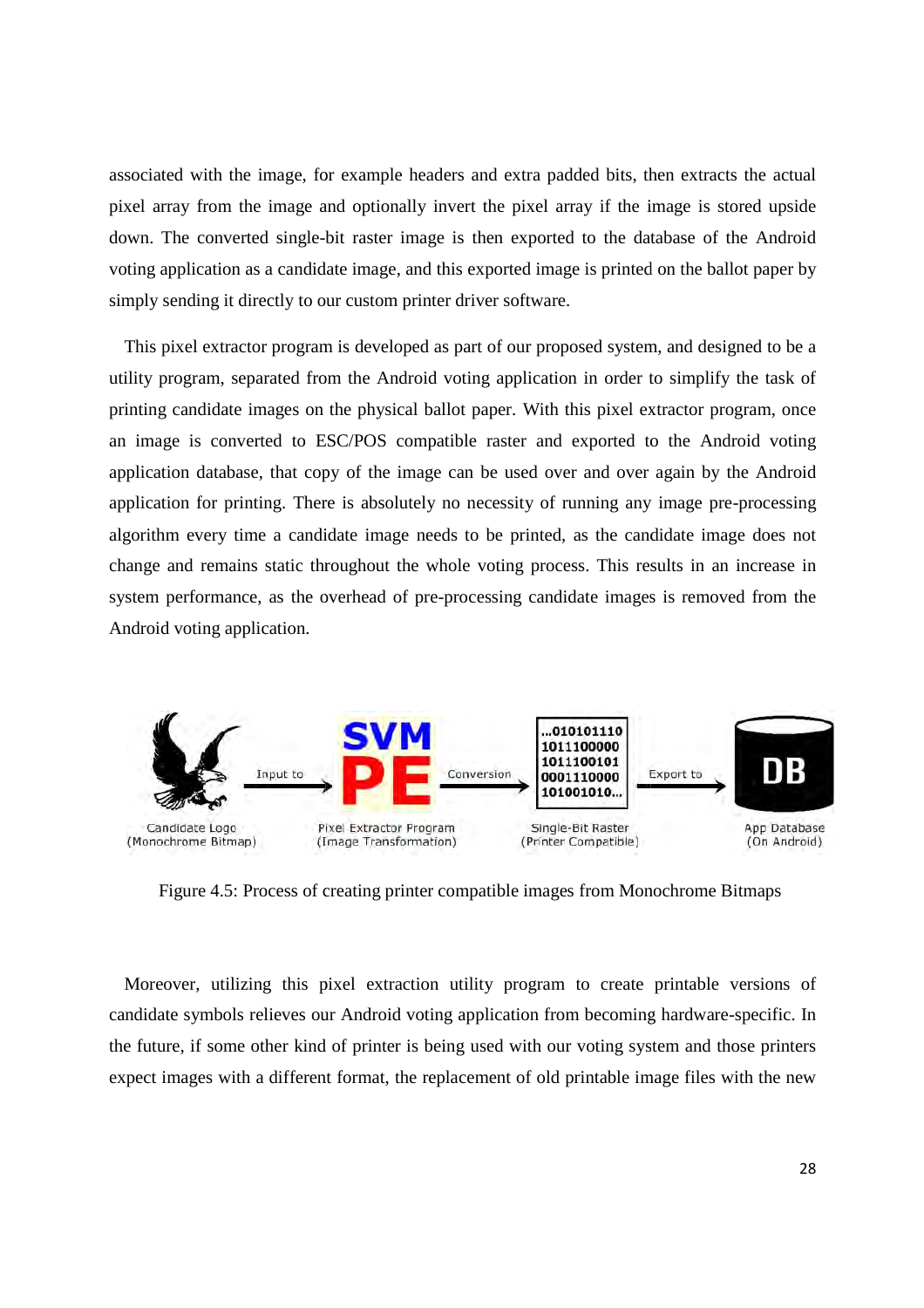one is only required. It is not necessary to modify the voting application to work with new printer, and it helps our voting system to be hardware-independent. information flow of the system is determined and regulated by the customized voting<br> **4.6 System Flow**<br> **The information flow of the system is determined and regulated by the customized voting** 

## **4.6 System Flow**

application that has been developed to be deployed in the Android smart phone being used in the system. The basic rundown of how the system works and the information flow on the software level determined by the application is as is determined and regulated by the customized voting<br>e deployed in the Android smart phone being used in the<br>system works and the information flow on the software<br>described below. used in the



Figure 4. 4.6: Flowchart of System Application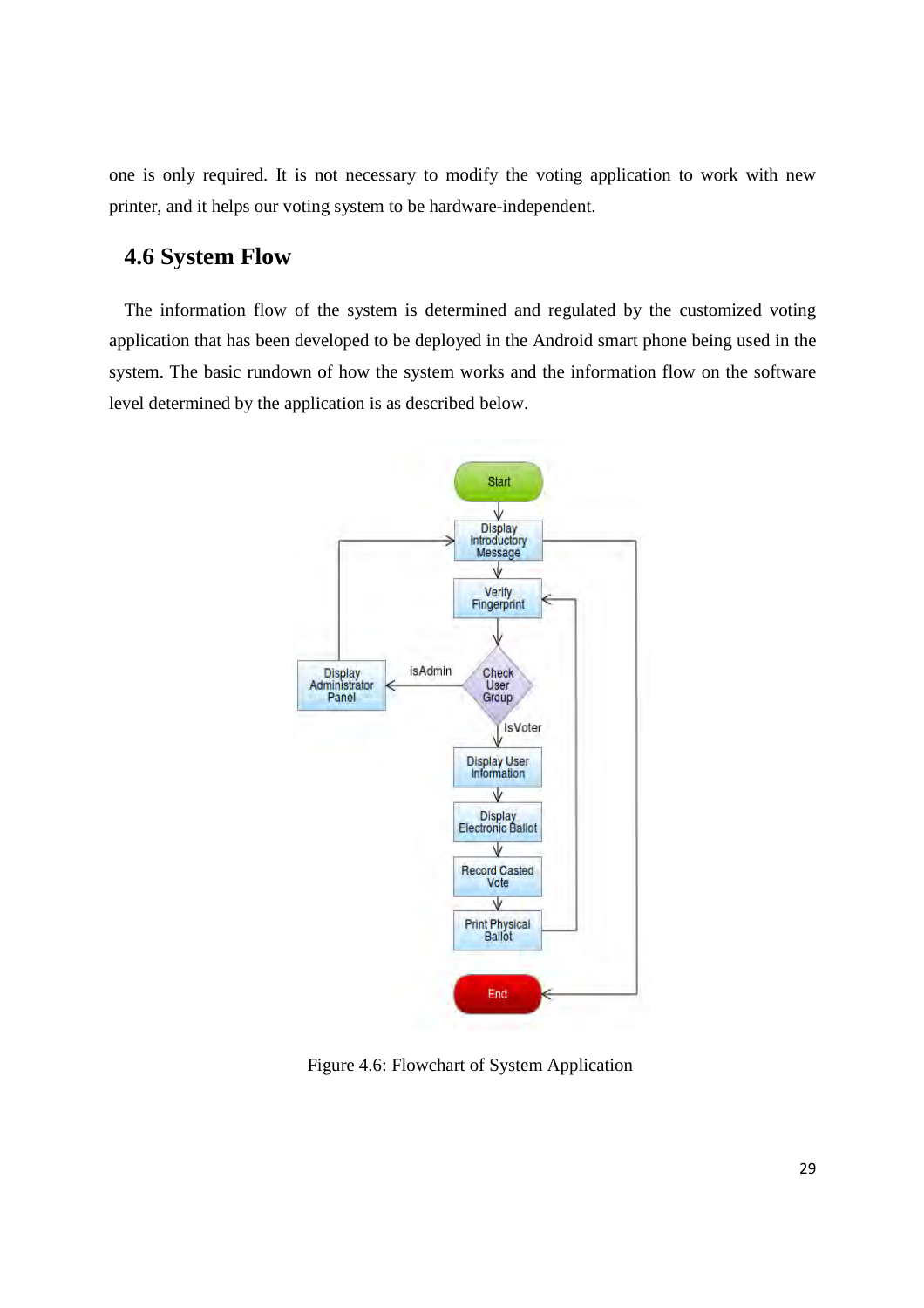Initially, when the application is run on the Android device, the user - in this case, the Super Administrator - is greeted with a Splash screen, behind which the connection with Arduino is established and checking is done regarding whether the voter database exists in the device or not. If a connection with Arduino exists, the user is prompted for permission on the first run. This is done to ensure that the bridge between the Android device and the Arduino is a success.



Figure 4.7: Splash Screen of the Application

If the files are not found (usually in the first run and if the database is tampered with), then the user is redirected to the load database screen, where the user is required to provide the path of a password-protected zip file, along with a password. Once the Super Administrator presses the "Load Database" button, he has to verify his fingerprint through the scanner and proceed to the next step.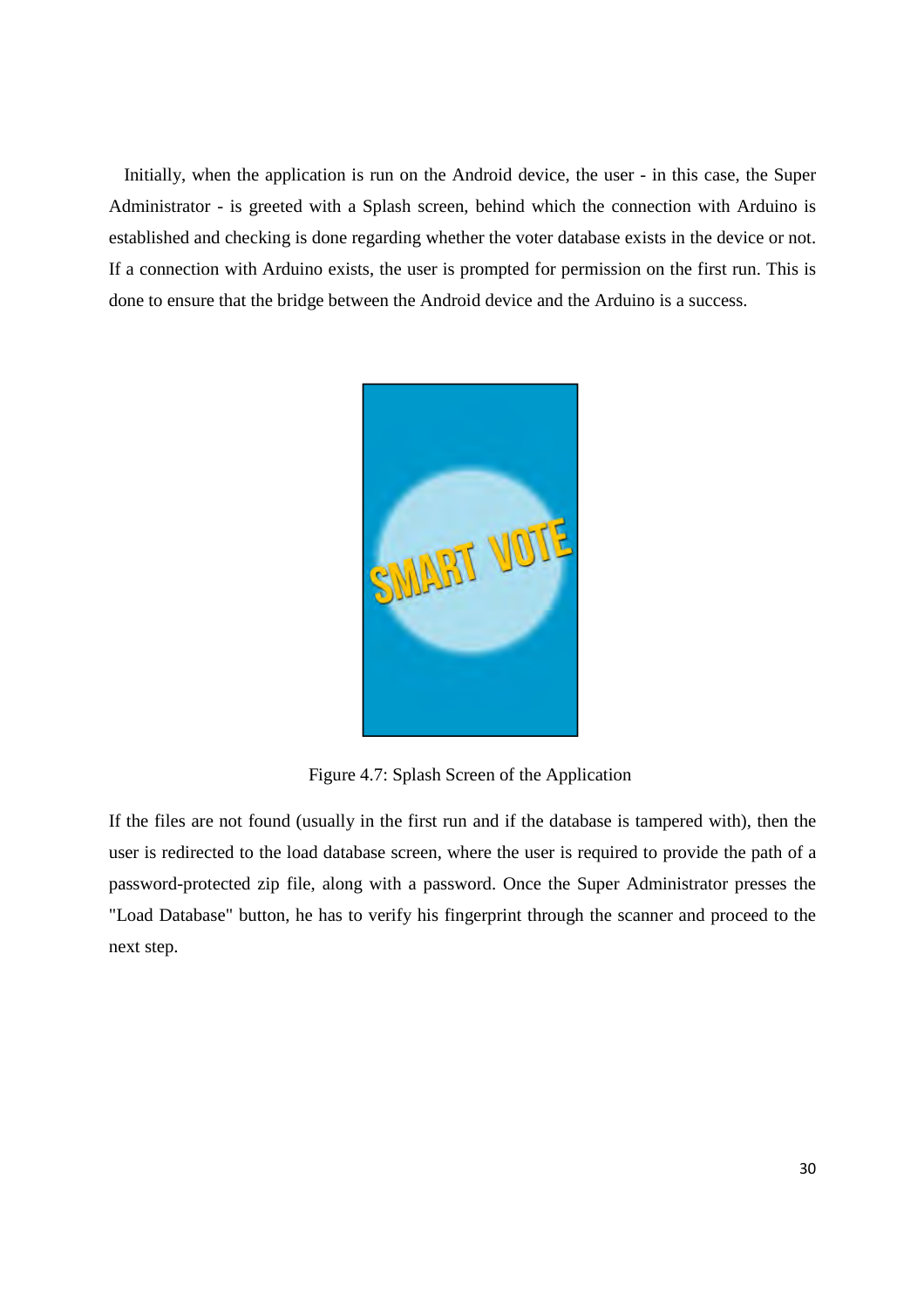|           | 5:10<br><b>SW SmartVote</b>                                                                                                                                                                                                                                   |
|-----------|---------------------------------------------------------------------------------------------------------------------------------------------------------------------------------------------------------------------------------------------------------------|
| broceed.  | It looks like the application has been started for<br>the first time. Please enter the location of the zip<br>file (stored in storage) that contains the required.<br>files for the application, along with the<br>password, and press Load Database below to |
| Path.     |                                                                                                                                                                                                                                                               |
| Password: |                                                                                                                                                                                                                                                               |
|           | <b>Load Database</b>                                                                                                                                                                                                                                          |
|           |                                                                                                                                                                                                                                                               |
|           |                                                                                                                                                                                                                                                               |
|           |                                                                                                                                                                                                                                                               |
|           |                                                                                                                                                                                                                                                               |
|           |                                                                                                                                                                                                                                                               |
|           |                                                                                                                                                                                                                                                               |

Figure 4.8: Load Database Screen

If the super administrator is verified, he is directed to the administrator panel, where he may choose whether to start or stop the voting process, or add or remove voters from the database, and generate reports based on the poll.

However, if the files are already available in the application's data directory, then the user is greeted with the welcome screen, where they are given a brief instruction about the application.

| $+94\%$ 1:43 PM                                                                                                                    |
|------------------------------------------------------------------------------------------------------------------------------------|
| <b>SV</b> Welcome!                                                                                                                 |
| Welcome to SmartVote Application!<br>স্মার্টজোট অ্যাপ্লিকেশানে আলনাকে স্বাগতম!                                                     |
| The next few steps will guide you through the<br>voting process.<br>পরবর্তী ধাপ গুলো আগনাকে আগনার ভোট দিতে<br>সহয়তা করবে।         |
| Press the Next button below to proceed with the<br>process<br>অনুগ্রহপূর্বক নিম্নের Next বাটনে ঢাপ দিয়ে গরবর্তী<br>এটপ অগ্ৰসৰ হন। |
| Next                                                                                                                               |

Figure 4.9: Introduction Screen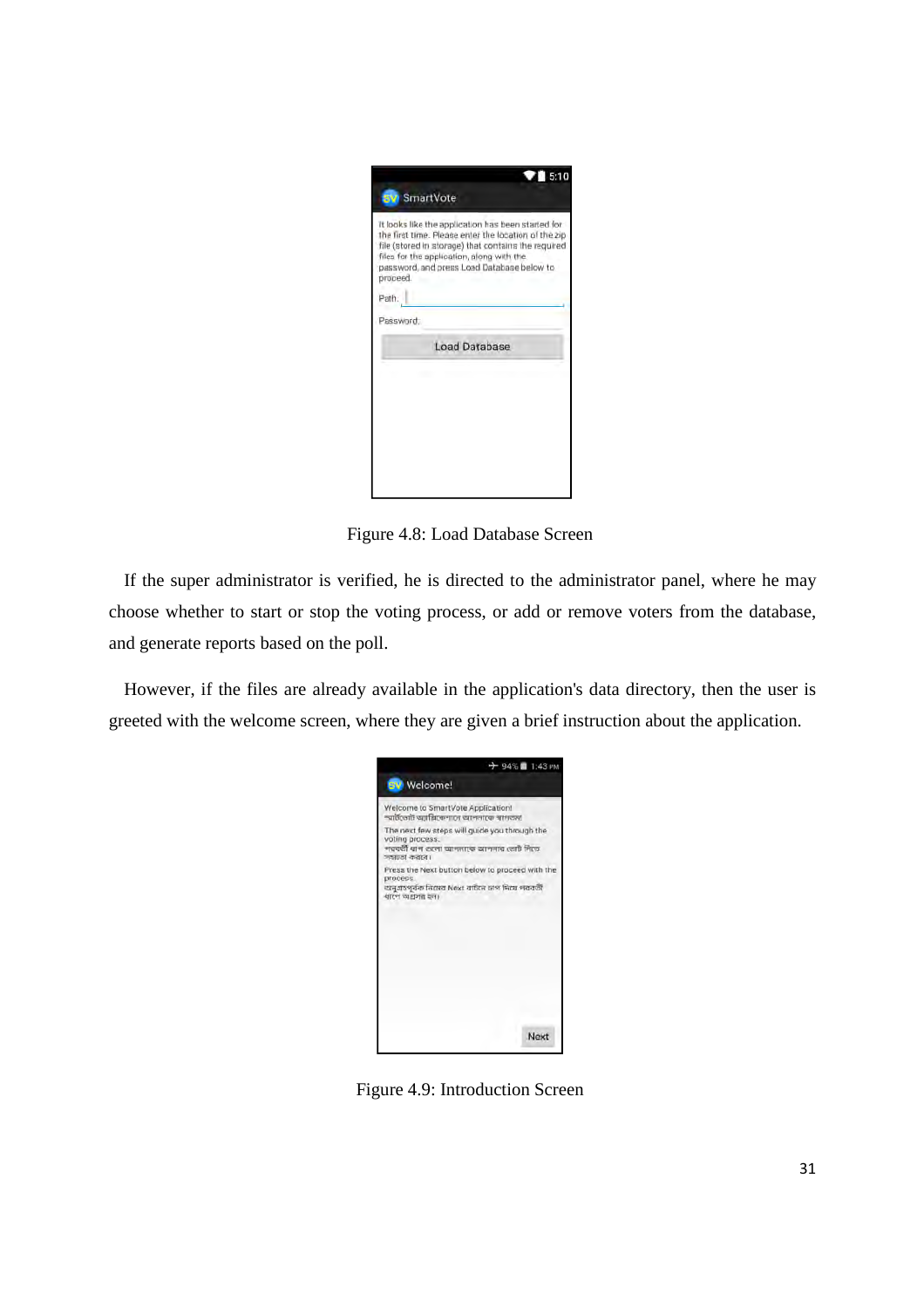Once the user presses the "Next" button, they are redirected to a screen where the instruction for placing fingerprint on the scanner is illustrated, as well as provided in text. The fingerprint scanner lights up to scan user's fingerprint on this step.



Figure 4.10: Fingerprint Verification Screen



Figure 4.11: Live Fingerprint Scanning Process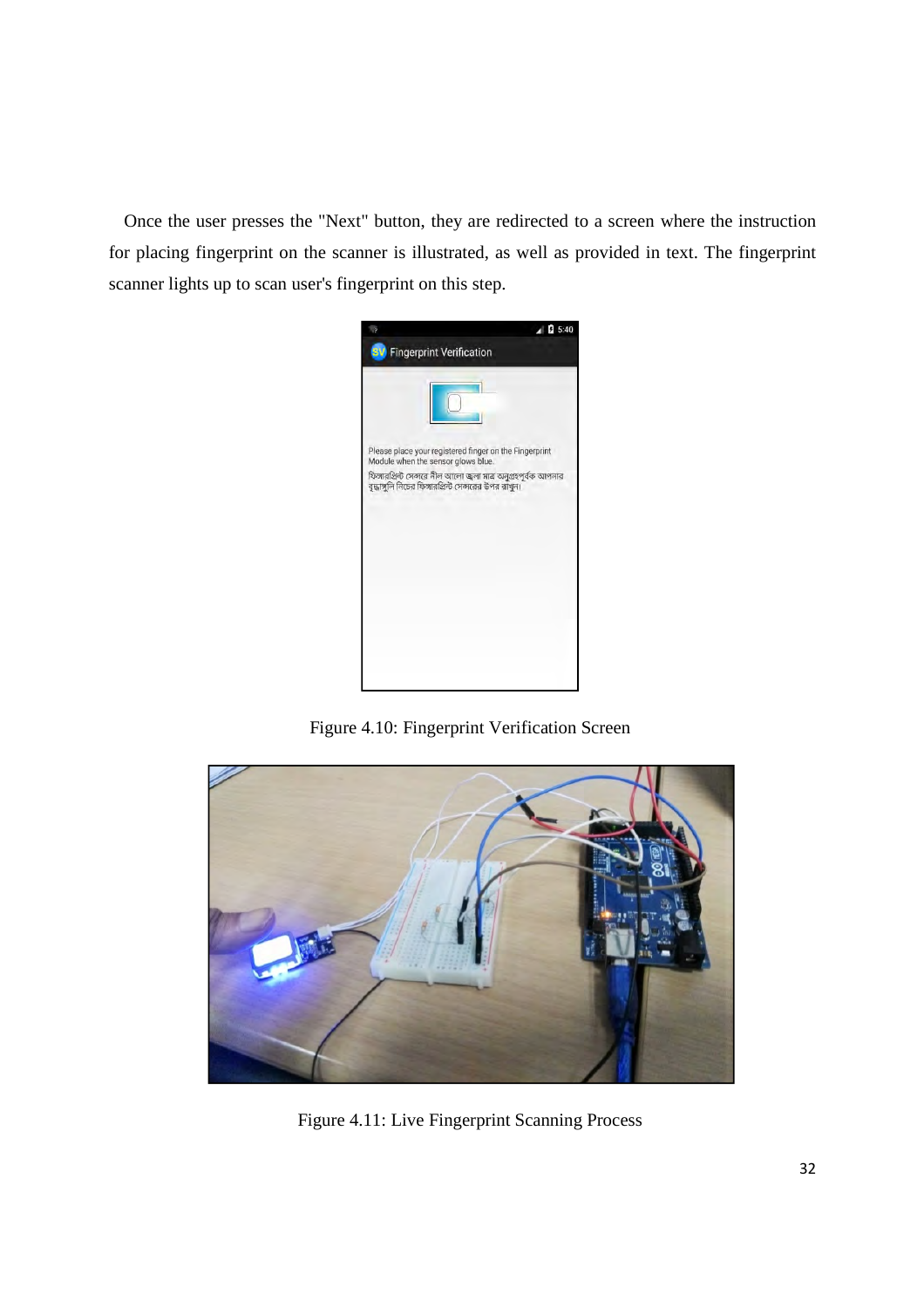If the user's fingerprint matches one of the entries in the database, then the user is shown a confirmation window, with his or her information. This screen lasts only for ten seconds, before the user is redirected to the eBallot screen.



Figure 4.12: User Details Screen

The voter then finds the eBallot screen, where they can vote for their desired candidate. The list provides the voter with candidate name and entity symbol (not displayed in the current revision) and they may cast their vote by long pressing the item on the list. A confirmation dialog is displayed to validate the user's selection.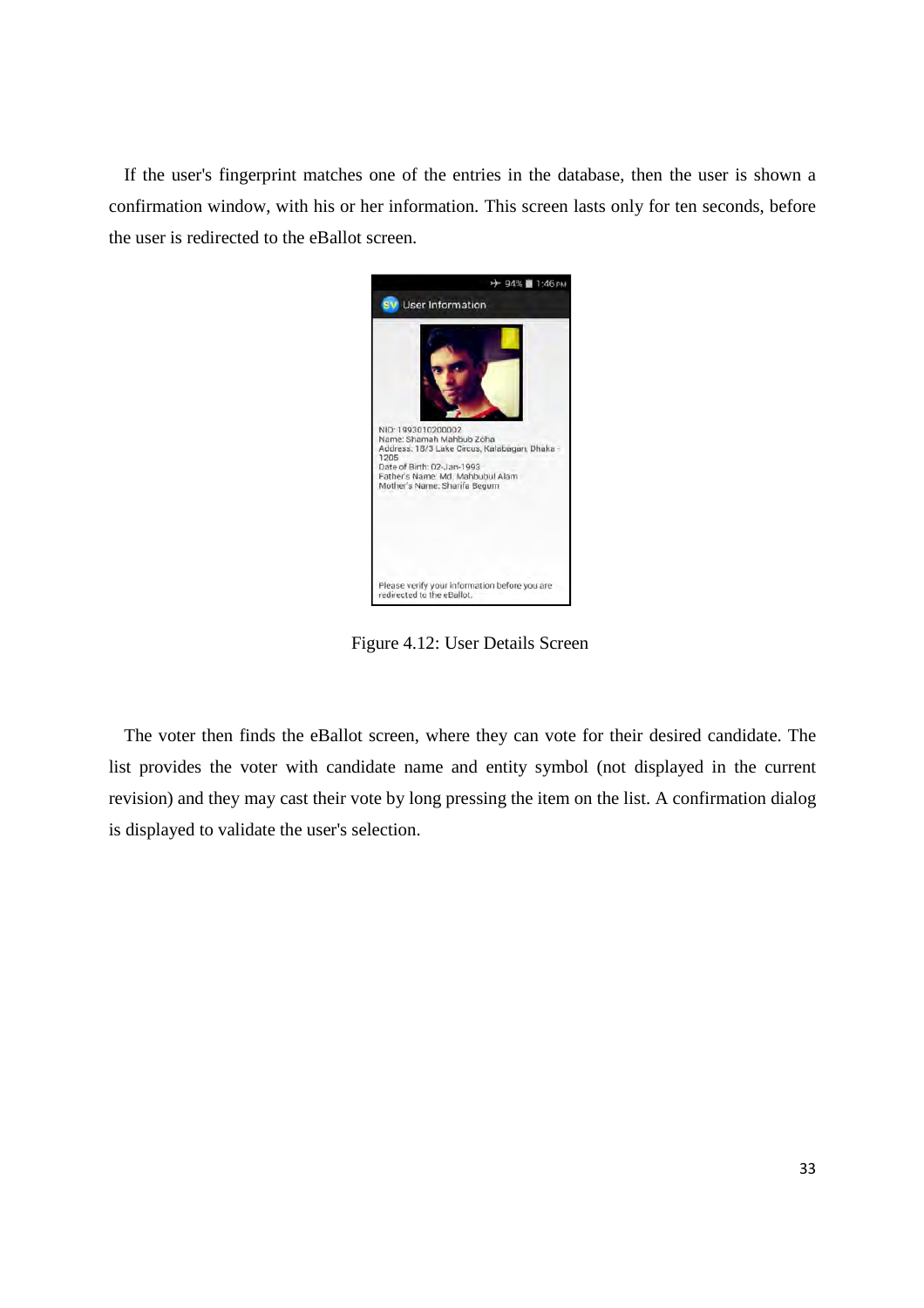

Figure 4.13a and 4.13b: The eBallot Screen, Along with the Confirmation Dialog

Upon casting vote, the user will be displayed a success screen, where the printer will print the image of the entity, along with a timestamp and a system-generated, unique random number.



Figure 4.14: Success Screen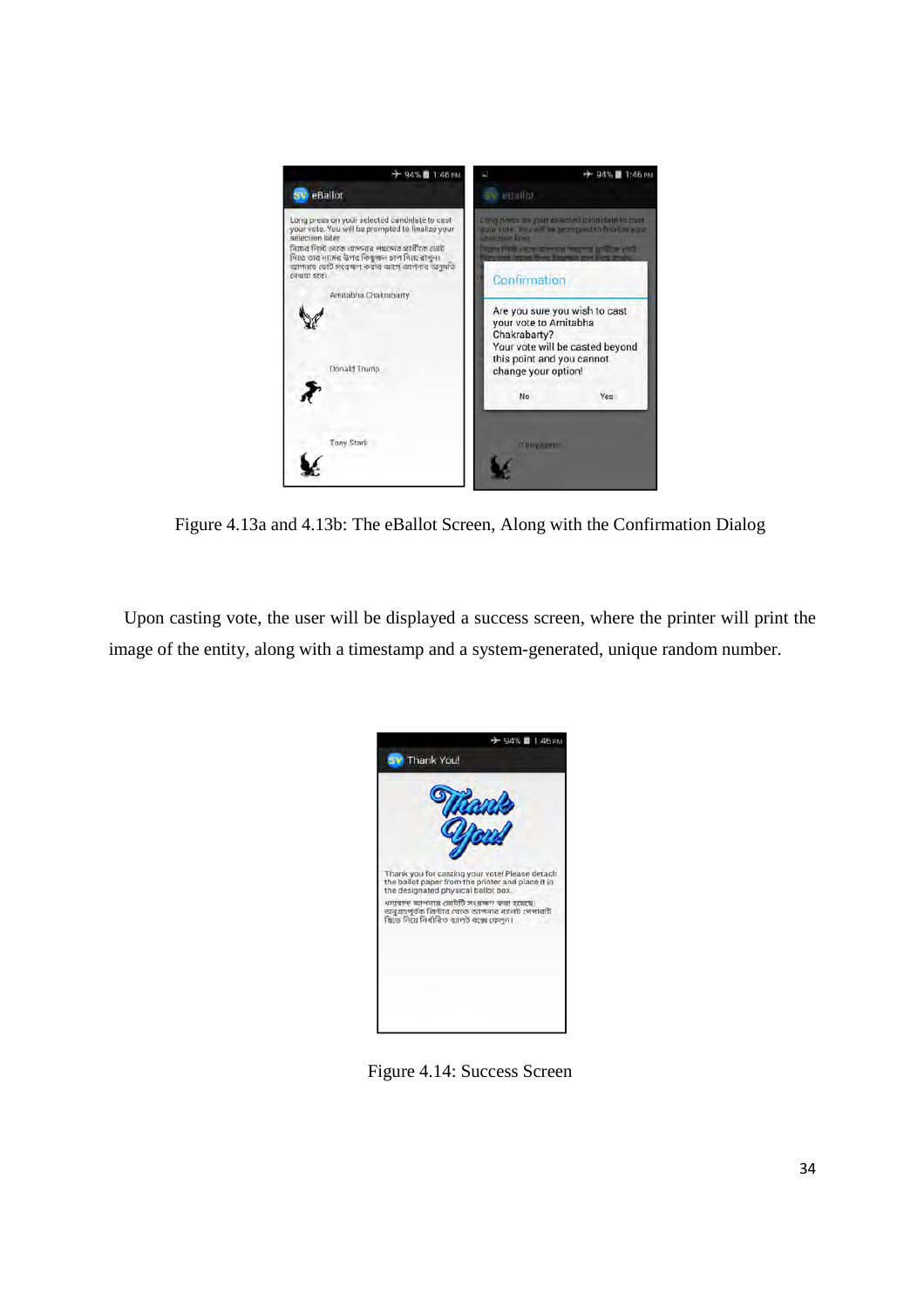The application will automatically move to the introduction screen following the success message, to allow the next voter to begin their voting process.

Furthermore, the super administrator is able to enroll new users in the database. In such cases, the voter is asked to complete a form, with the help of the administrator.

| Ξ                       | $+94\%$ 1:48 PM                                                                                          |
|-------------------------|----------------------------------------------------------------------------------------------------------|
| <b>SV</b> Add New Voter |                                                                                                          |
|                         | Please fill out the fields below to register voter.<br>The fields marked with star is mandatory to fill. |
| NID (13 Digits):        |                                                                                                          |
| First Name:             |                                                                                                          |
| Middle Name:            |                                                                                                          |
| Last Name:              |                                                                                                          |
| Address:                |                                                                                                          |
| Date of Birth:          |                                                                                                          |
| Name of Father:         |                                                                                                          |
| Name of Mother:         |                                                                                                          |
| Save                    | Discard.                                                                                                 |
| Enroll                  | <b>Take Picture</b>                                                                                      |

Figure 4.15: New Voter Screen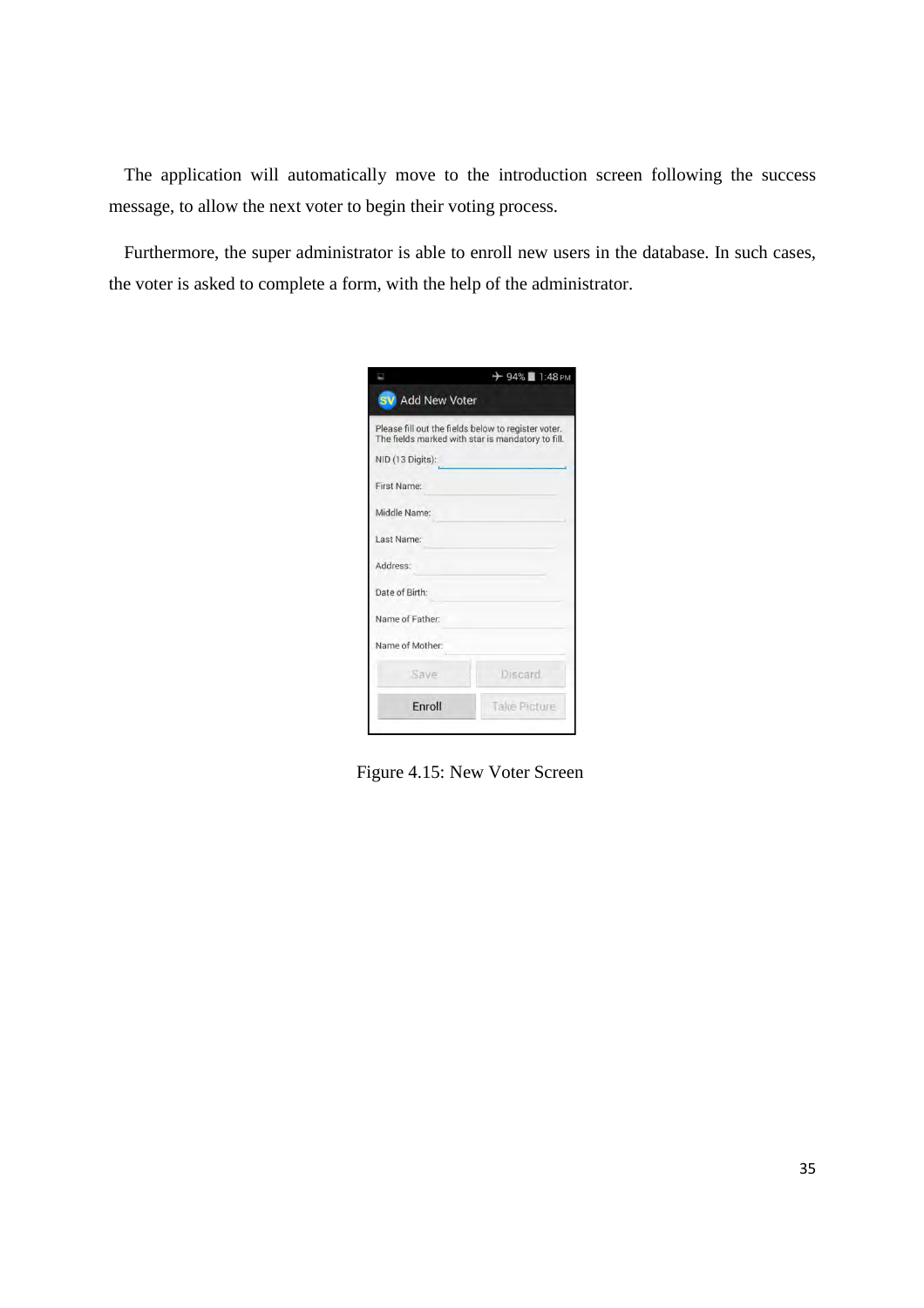## CHAPTER 5

## **Experimental Results**

### **5.1 Analysis and Results**

Our primary vision while developing the system was to ensure security first, followed by user friendliness, and it can be said that we have managed to work it out to perfection, making our system as secured as possible, while not making the trade off that would see our system to be rendered difficult for the users to use. We ensured the highest level of security by choosing a fingerprint sensor which is capable of matching binary templates with live fingerprint. This ensures that the fingerprint data that are stored in the Android device for future verification cannot be tampered by any means. Furthermore, the process of identification is done in the scanner itself, which allows the system to be more secured and transparent, since the algorithm used for matching is provided by the vendor and is unique.



Figure 5.1: The Complete Smart Voting System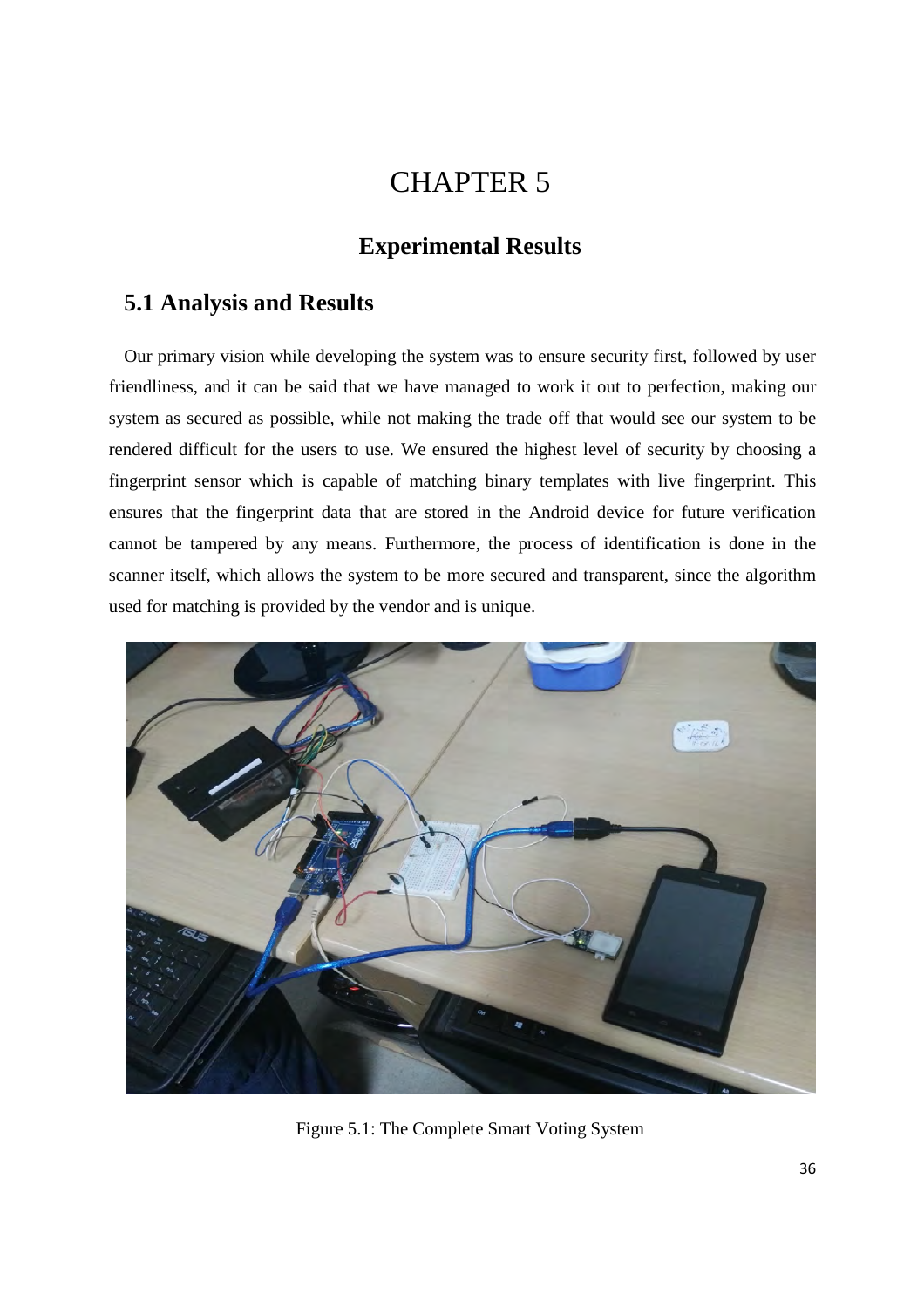One of our primary goals while making the system secured was to ensure that the fingerprint verification do not result identification that are wrong, that is, not detecting a different user for the user in context. It can be said after our development that we have managed to ensure that our system is full proof on that front and does not detect fingerprint improperly, ensuring absolutely zero percent False Acceptance Rate (FAR) and 15-20 percent False Recognition Rate (FRR)[16]. However, our system may fail to identify fingerprints altogether, due to various issues, such as a dirty fingerprint impression or scanner surface, problem with the library, etc. However, we have found that the probability of such an event taking place is very low, almost zero.

Our system was found to be competent of distinguishing between various user groups, such as the voters, the administrators and the super administrator. We have tested our application several times to check if the identification process works up to the mark and we have found that our system works exceedingly well to verify the identity of the user, failing altogether if the system reaches a false rejection scenario.



Figure 5.2: The Administrative Panel (Voting Enabled)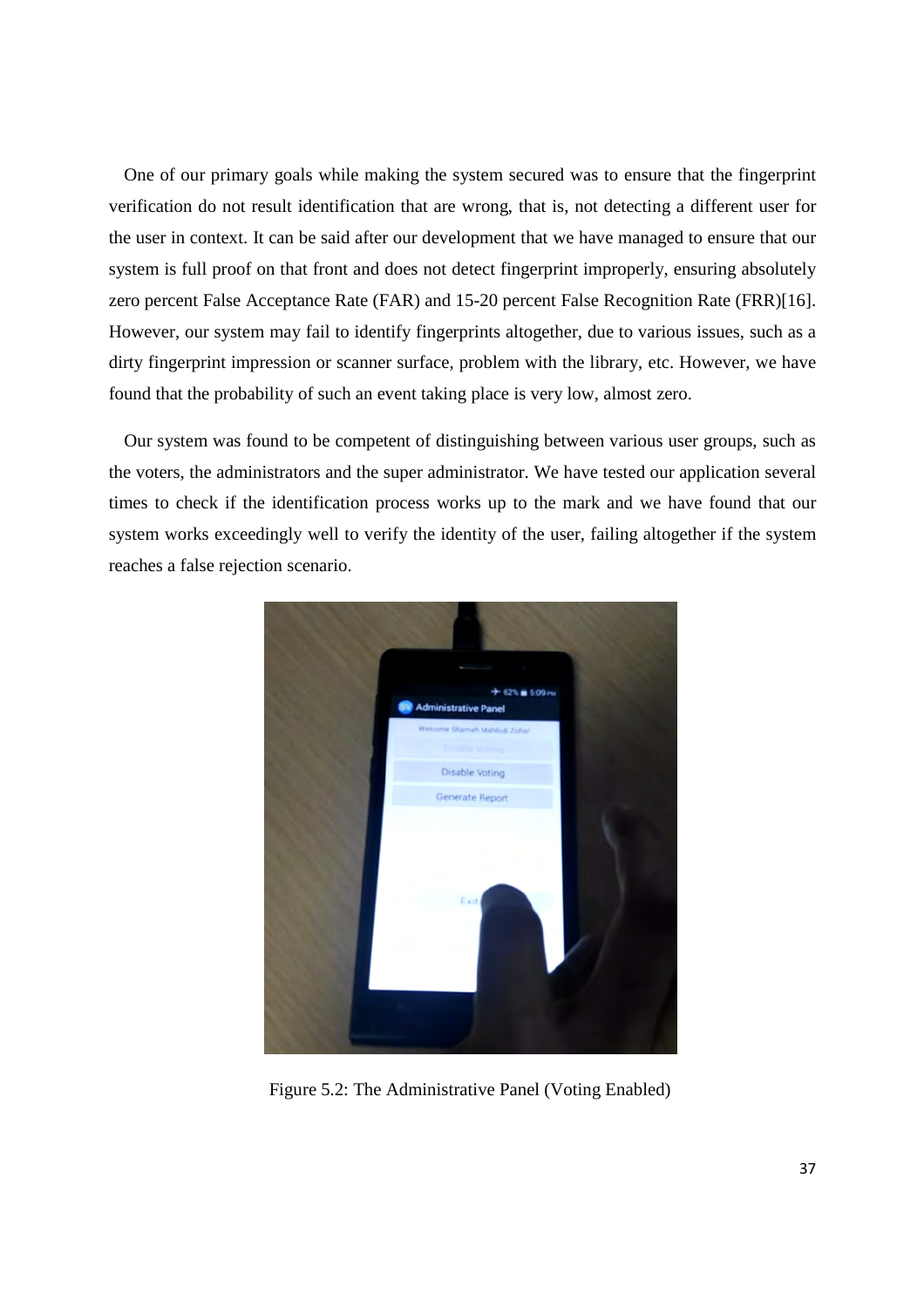

Figure 5.3: Screen Showing Voter Information



Figure 5.4: eBallot Screen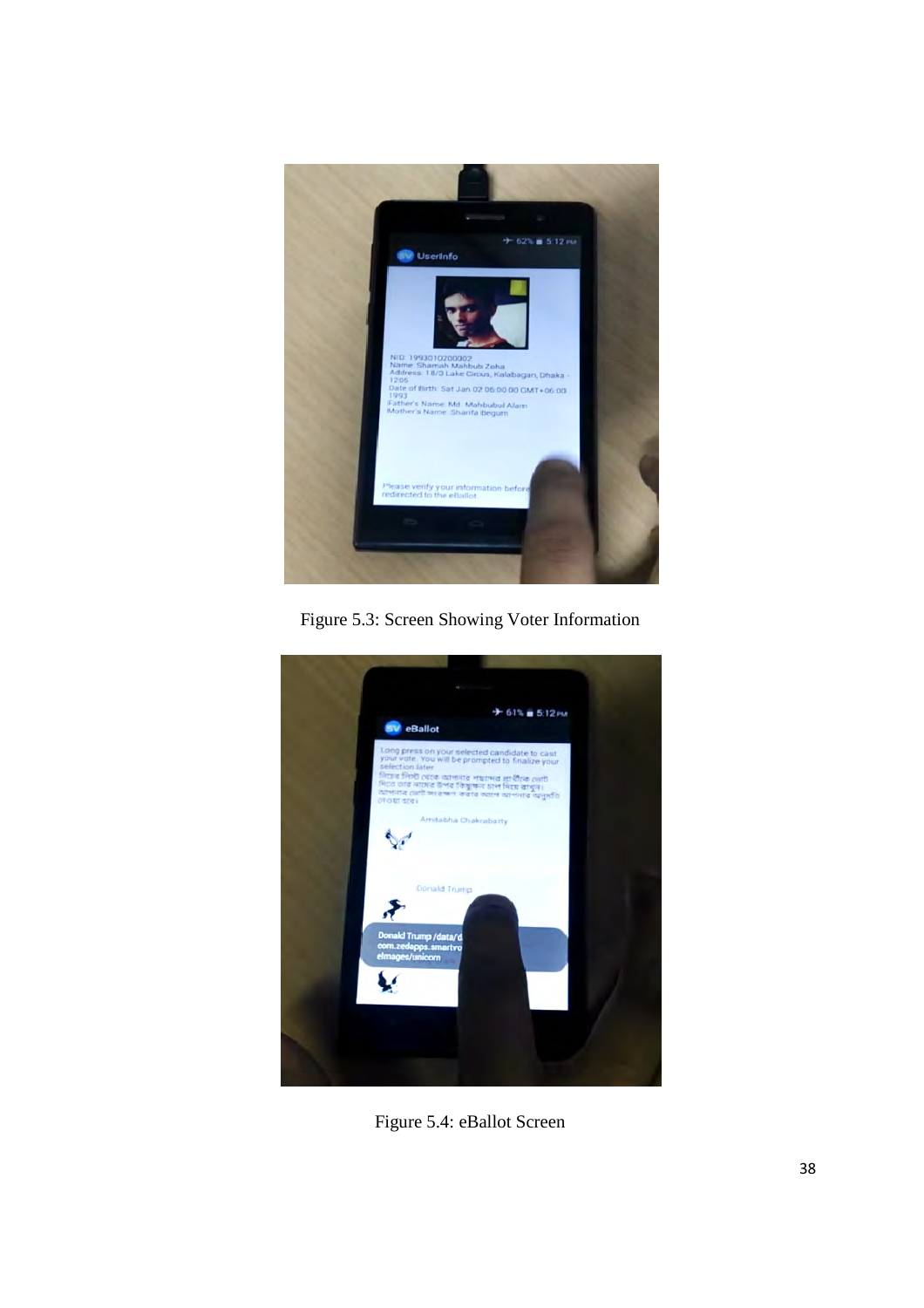

Figure 5.5: User Prompted To Verify Vote

The thermal printer was observed to work according to our need, printing timestamp and entity image to perfection when required, along with the randomized number, which we have added for security. However, it should be noted that this randomized number is only unique in a single voting center, since our application cannot synchronize with other devices to ensure a perfect unique value. This, however, could not be overcome, since we have decided to disable any kind of wireless communication for the device, to keep our security level to maximum.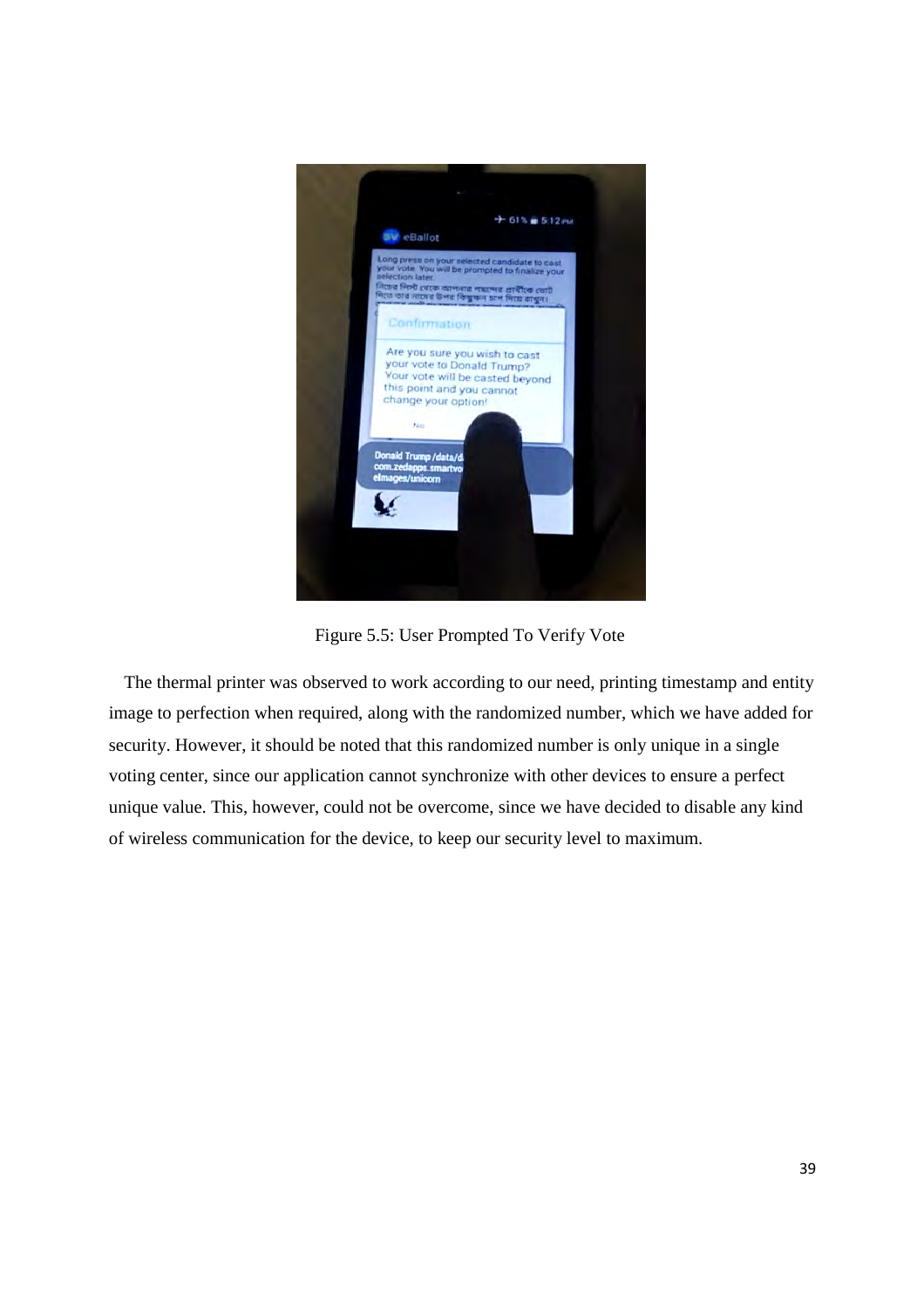

Figure 5.6: The Physical Ballot

### **5.2 Discussion**

Throughout the development of our thesis, we've encountered various issues that needed to be addressed. The degree of difficulty presented depended mainly on the materials that we worked with, both hardware and software related.

Initially, our plan was to take the fingerprints directly from the Android device. However, that proved to be an impossible task, as the fingerprint API for Android was proprietary and therefore could not be accessed. At the same time, there was the problem of low-end or older Android devices that did not support fingerprint API of the later Android versions. To maneuver around that situation, we intended to customize the Operating System so that it would support the features we wanted to include in the system. However, that proved too complicated and so that concept had to be abandoned in favor of a more feasible alternative. Therefore, we included a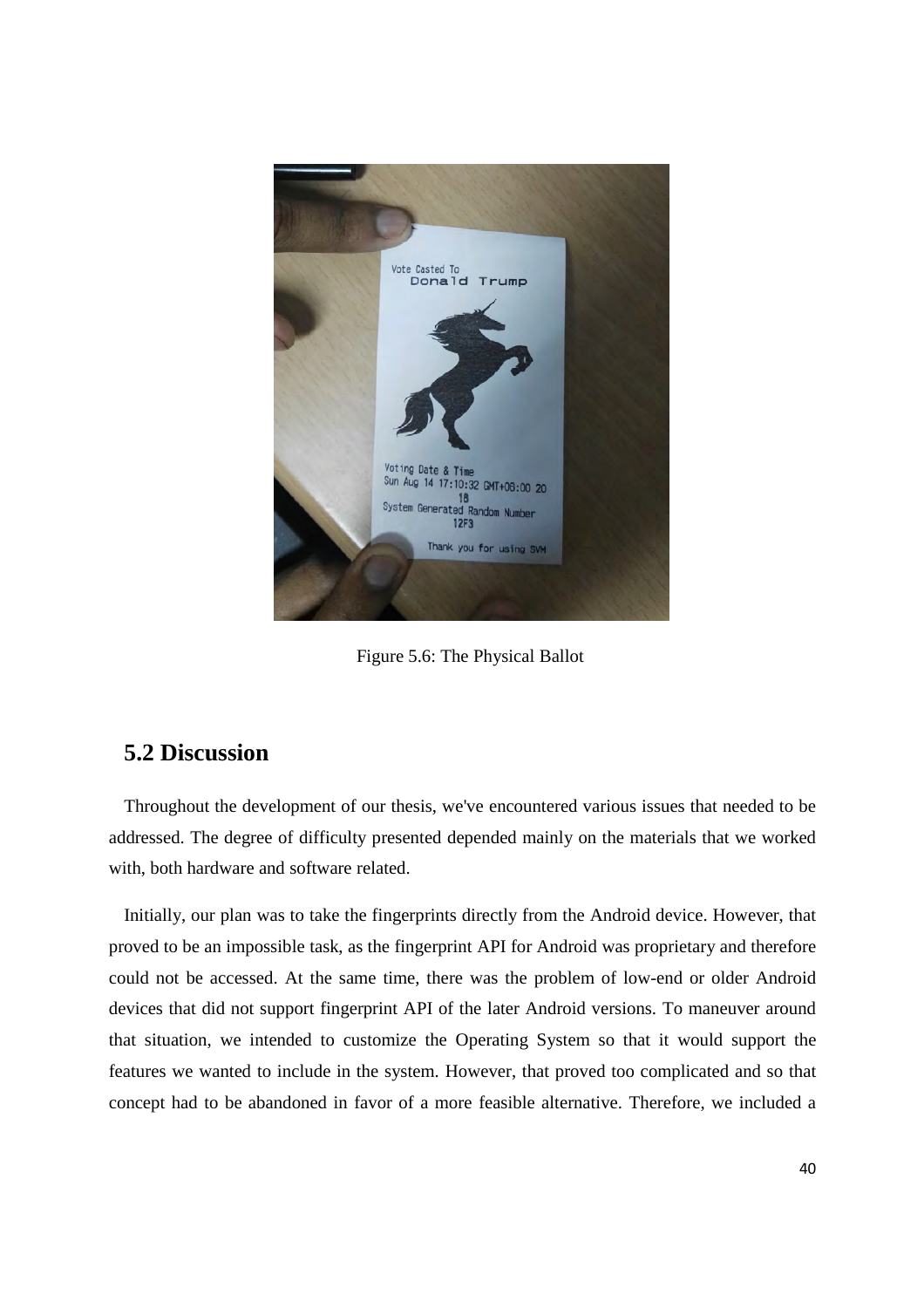fingerprint scanner and an Arduino board, which helped us obtain the fingerprints for verification purposes of the voting process we were aiming for.

Moreover, we had to program the GT-511C3 fingerprint sensor and SparkFun CSN-A2-T-0 thermal printer devices in order to use them form the Android voting application. Existing code base by the open-source community seemed to be inappropriate and in many cases, incomplete and totally unacceptable for our system. As a result, we had to develop our own device driver software for the GT-511C3 fingerprint sensor and the SparkFun Thermal printer. We had learned how to program those devices from the User Manuals provided by the device manufacturer, example codes and the open-source community.

Also, the Physicaloid Library is substantially limited. It had not undergone updates in a long time, and contains numerous bugs and glitches that hamper functionality and dependability as a whole. During the development of the system, these existing bugs proved to be a detrimental factor and, therefore, we had to work our way to figure out bypassing these bugs that would help us in achieving our goals. To work around the issue, we had to use a dated version of the library to ensure that the level of error from this application is minimal, as the library was found to provide insufficient support with the latest Android Operating Systems. After thorough debugging, most of the issues were dealt with, while more work needs to be done to remove others, in order to add robustness to it and more support for functionalities in order to fully optimize the efficiency and reliability of the system.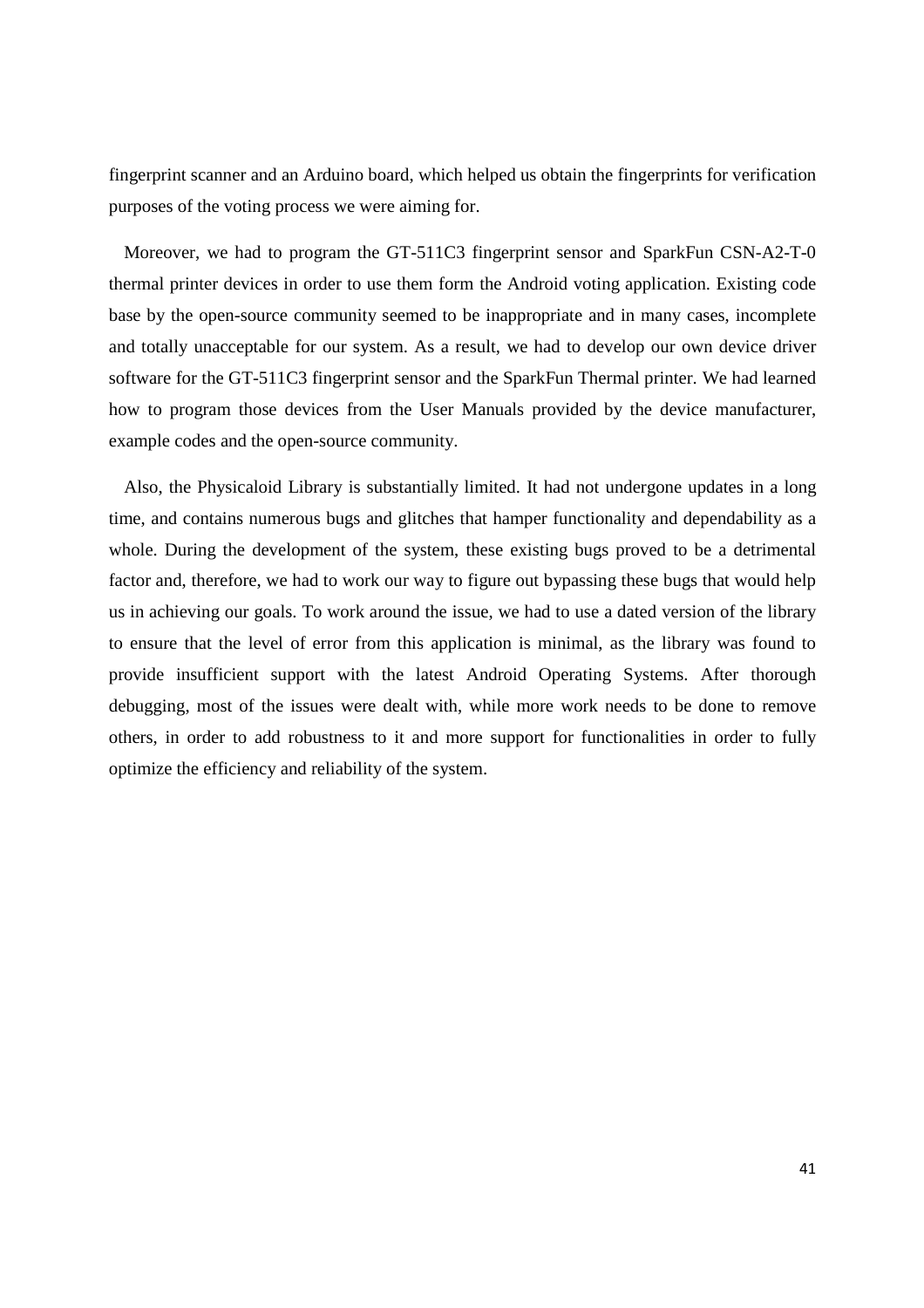## CHAPTER 6

### **Conclusion**

As we have seen, our Smart Voting System offers a dynamic and robust solution to the current voting scenario that is in accordance to modern practices and technological advancement. Having said that, there is scope to further develop the system into an even stronger unit, while also making it more accessible and easing large-scale use. Some of the issues and works that can be done of the currently proposed system, and concluding remarks are presented below.

### **6.1 Limitations**

The Smart Voting System builds upon the concept of electronic voting that was achieved with the introduction of EVMs, and broadens its scope of practical application by addressing some critical issues that remained in their hardware-based predecessors, essentially meeting many more of the previously unfulfilled modern voting criteria. However, there are obvious limitations regarding the current system that has been developed to fully actualize the vision and purpose for its existence.

Firstly, the Physicaloid library that has been used is provided by a third party source. It had not undergone updates in a long time and thus does not support several of the modern tweaks that have been added to the latest revisions of the Android Operating System. As a result, it contains numerous bugs and glitches that cause issues related to unreliability, as occasional crashes make the user experience less desirable. After thoroughly debugging problematic areas, most of these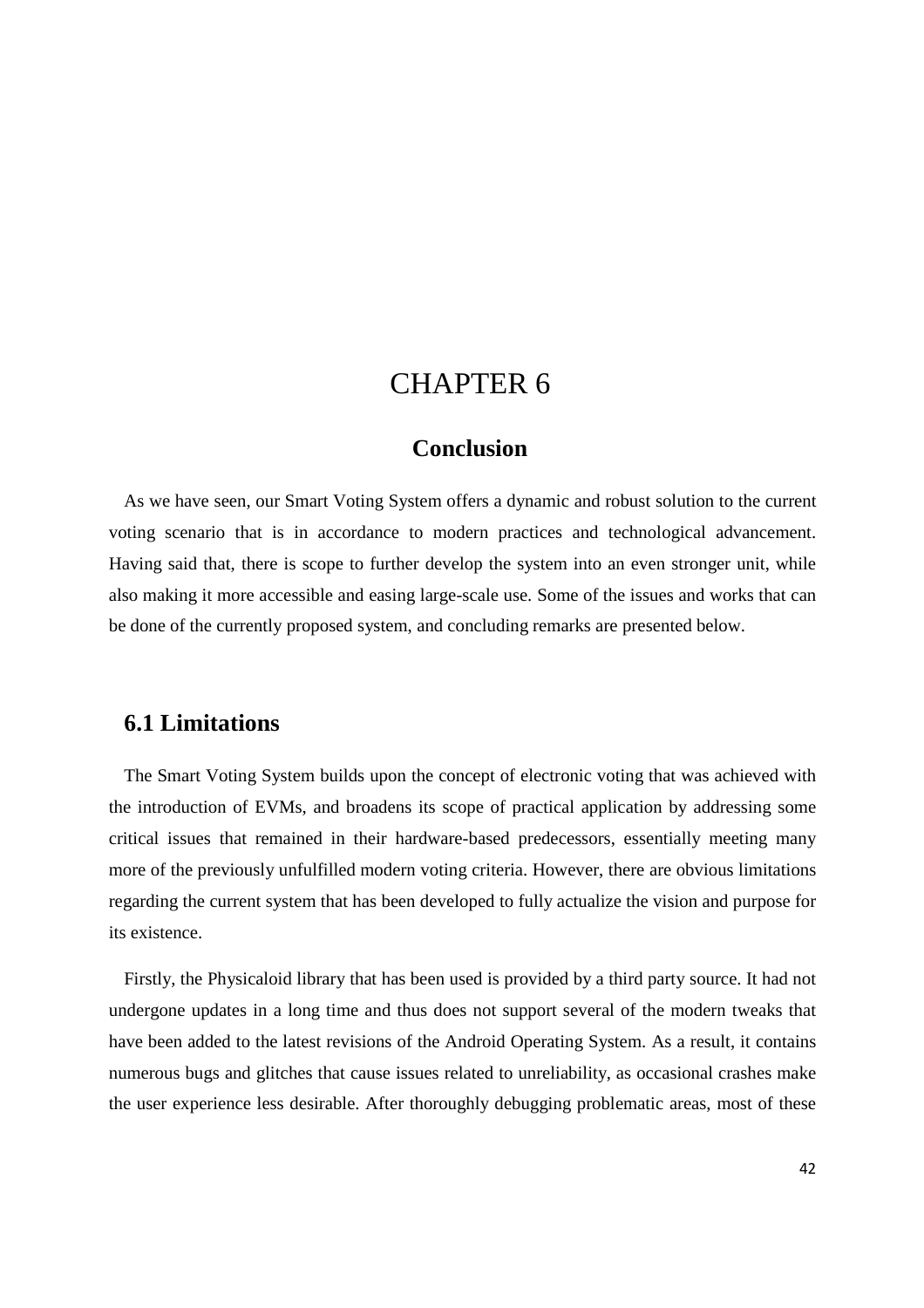issues were successfully resolved. However, some of these issues are still prevalent as they are highly persistent, and lie deep within the architecture of the library. These issues could not be resolved and their presence may hamper the user experience on occasions. More work needs to be done in order to provide users with a less problematic experience by removing all the remaining bugs and glitches that plagues the usability of the system.

In addition, some of the features of this system perform slowly, as the response time of those affected features is high, and as such is not ideal for practical purposes. The fingerprint verification process takes a considerable length of time since the fingerprint binary templates have to be sent to the fingerprint scanner for verification and goes through the communication bridge of the Arduino, which responds slowly in transferring the data. Similarly, the same can be said about the printing process of the physical ballot. The size of the image file containing the symbol of the entity represented by the candidate, though not causing memory constraints for the Android device, proves to be an issue as when transmission of the image data to the printer over Arduino is markedly slow. Thus, it takes quite a bit of time for the physical ballot to finish printing, which is not ideal for real life use. We plan to overcome this challenge in our future versions.

Furthermore, this system has not been tested on a large-scale scenario. Therefore, it is not easy to cannot forecast how the system to going to react to events that would include more resources, such as a large database, responding to large turnout of voters, etc. It is likely that it may take a lot of time processing out voters within a manageable time and so may be lacking on a practical level. Other factors that may come into play are providing 9V supply to the system in venues where such sockets are not available.

Finally, some of the components that have been used for the thesis are highly specialized and customized, such as the fingerprint scanner used, as well as the printer, which may not always be available on the market. This may act as a detriment for large-scale implementation of the system as its use is directly linked to the availability of these devices.

### **6.2 Future Works**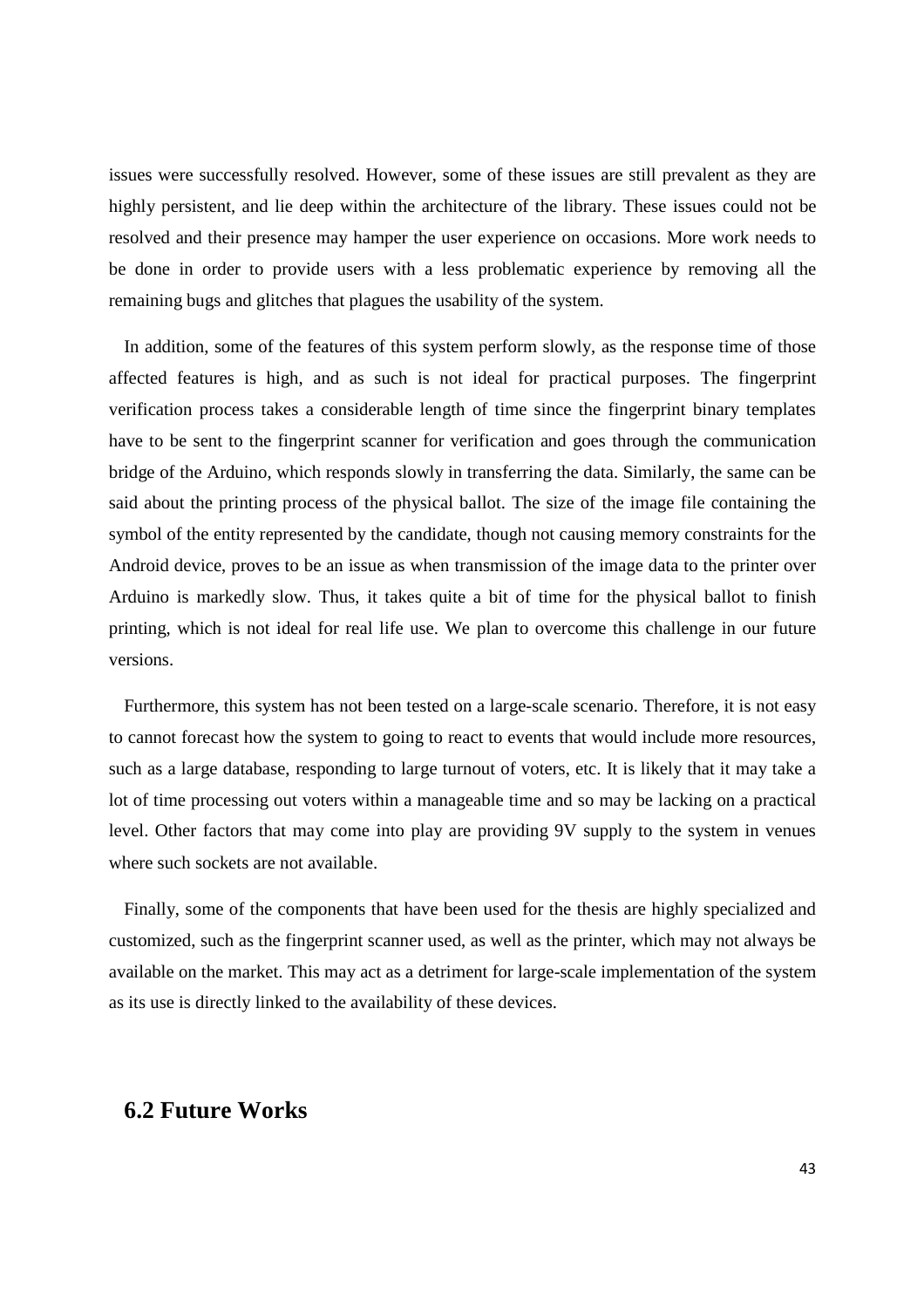The system that has been developed in its current version can still be improved further, and there is scope for more features to be added which can ensure that the Smart Voting System is the only feasible way of conducting the voting process. For starters, we intend to make this system compatible for devices that do not run in Android operating system. To facilitate and encourage continued use of this system across various platforms, we intend to make it available for devices running on Windows, as well as Apple devices running on iOS and also on the Firefox OS. This will make the implementation less device-specific and also lower costs in the long run, as more and more generic devices, such as commonly used household printers and other devices, are used for this purpose.

### **6.3 Conclusion**

This paper proposes a smart voting system that is reliable, cost-effective, secured and efficient enough to be used in various practical scenarios where an impartial voting system is required. This system also offers an ideal solution to those voting scenarios where the number of voters is very high, and where the large-scale voter data renders manually inputting the information next to impossible.

With addition to this, our proposed system also offers a biometric voter verification system, by which security and reliability is guaranteed to an acceptable level. In conjunction to the biometric authorization, the usage of thermal printer brings transparency and reliability to the overall voting process.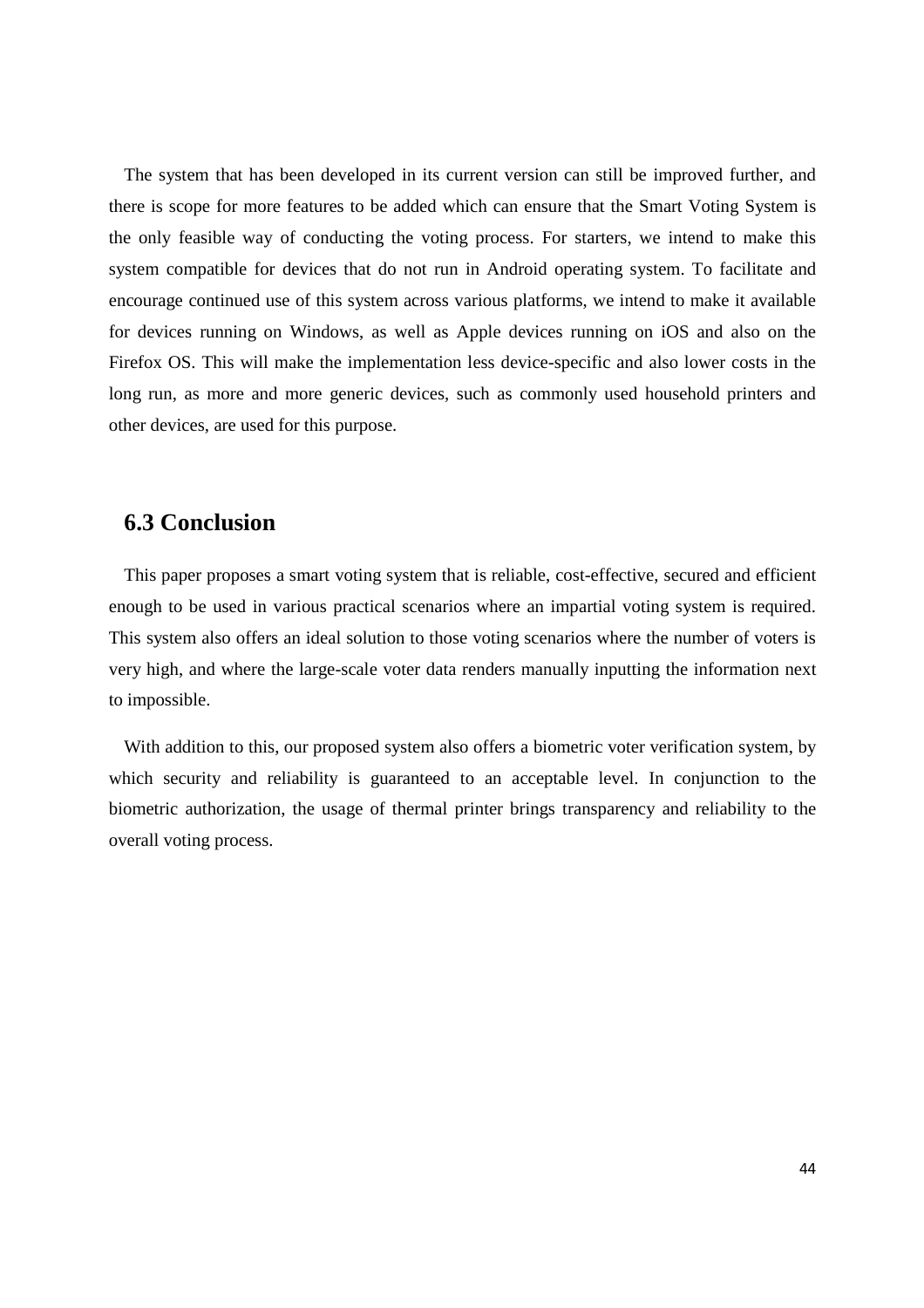### **REFERENCES**

- [1] Anis, M. A., Rahman, H., Alam, J. S., Nabil S. I. and Hasan, S. M. 2014 Development of Electronic Voting Machine with the Inclusion of Near Field Communication ID Cards, Biometric Fingerprint Sensor and POS Printer: http://dspace.bracu.ac.bd/bitstream/handle/10361/3967/ThesisReportFinalv1.pdf?sequenc  $e=1$
- [2] The Importance of Voting in a Truly Democratic Society. 2010: http://vibeghana.com/2011/01/28/the-importance-of-voting-in-a-truly-democratic-society/
- [3] Jones, D.W. 2001. Problems with Voting Systems and the Applicable Standards: http://homepage.cs.uiowa.edu/~jones/voting/congress.html
- [4] Ford, M. 2014. Indian Democracy Runs on Briefcase-Sized Voting Machines: http://www.theatlantic.com/international/archive/2014/04/indian-democracy-runs-onbriefcase-sized-voting-machines/360554/
- [5] International IDEA , Voter turnout data for Bangladesh: http://www.idea.int/vt/countryview.cfm?CountryCode=BD
- [6] Smart National ID Cards: http://hifipublic.com/2015/01/21/smart-national-id-cards-forvoters-from-march/
- [7] Digital Signature on Smart ID Cards: http://bdnews24.com/bangladesh/2016/02/26/digital-signature-to-be-on-smart-nid-cardssoon
- [8] EVM Vote Manipulation: https://www.statslife.org.uk/politics/2288-how-trustworthy-areelectronic-voting-systems-in-the-us
- [9] 2004 US Election Vote Rigging Controversy: https://en.wikipedia.org/wiki/2004\_United\_States\_election\_voting\_controversies#Voting \_machines
- [10] ADH Tech GT-511C3 Fingerprint Scanner: http://www.adh-tech.com.tw/?22,gt-511c3-gt-511c5-%28uart%29
- [11] JST SH Jumper 4 Wire Assembly: https://www.sparkfun.com/products/10359
- [12] Arduino Mega 2560: https://www.arduino.cc/en/Main/ArduinoBoardMega2560
- [13] Sparkfun Thermal Printer (CSN-A2-T-0): https://www.sparkfun.com/products/10438